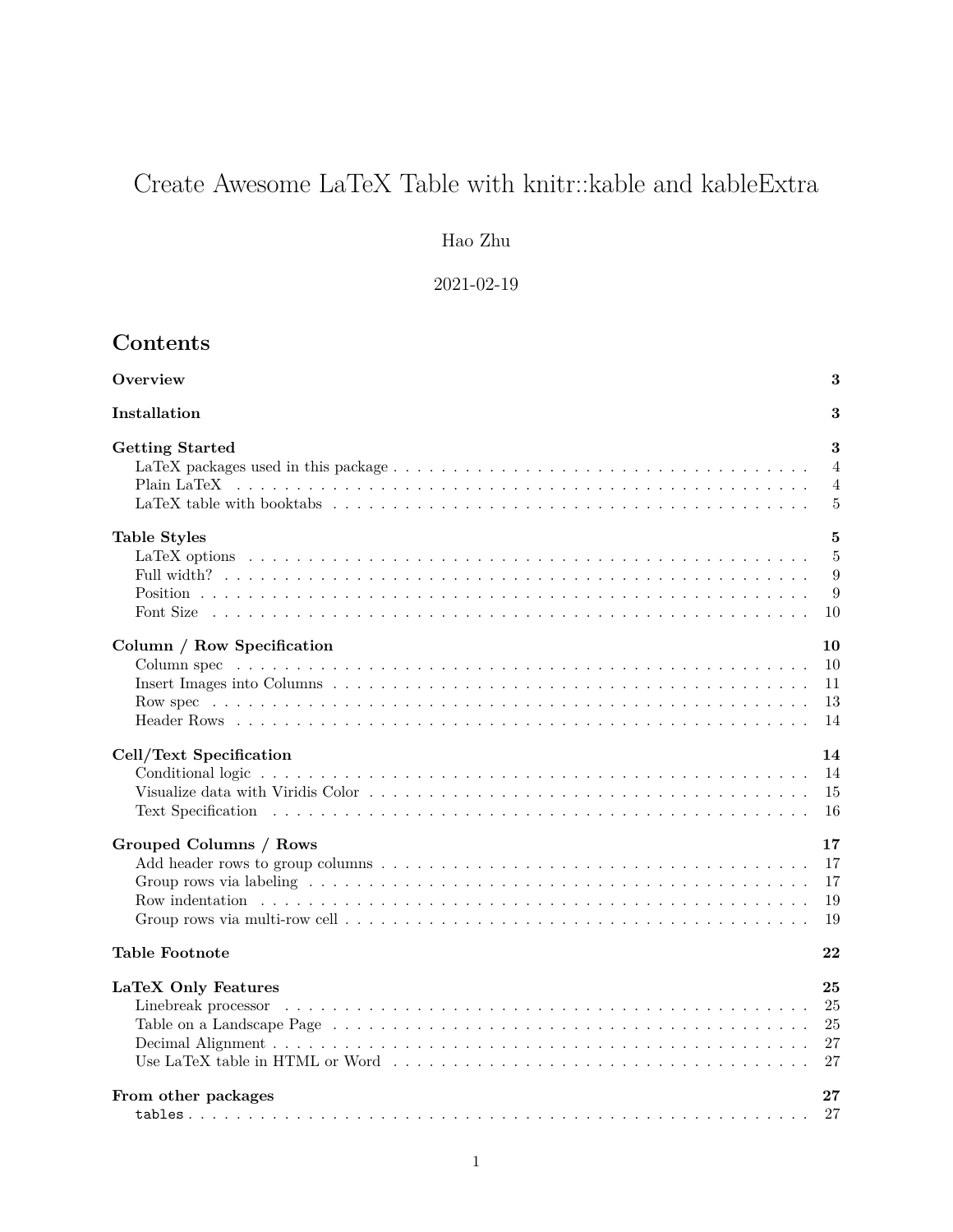| xtable. |  |  |  |  |  |  |  |  |  |  |  |  |  |  |  |  |  |  |  |  |  |  |  |  | ' اک |  |
|---------|--|--|--|--|--|--|--|--|--|--|--|--|--|--|--|--|--|--|--|--|--|--|--|--|------|--|
|         |  |  |  |  |  |  |  |  |  |  |  |  |  |  |  |  |  |  |  |  |  |  |  |  |      |  |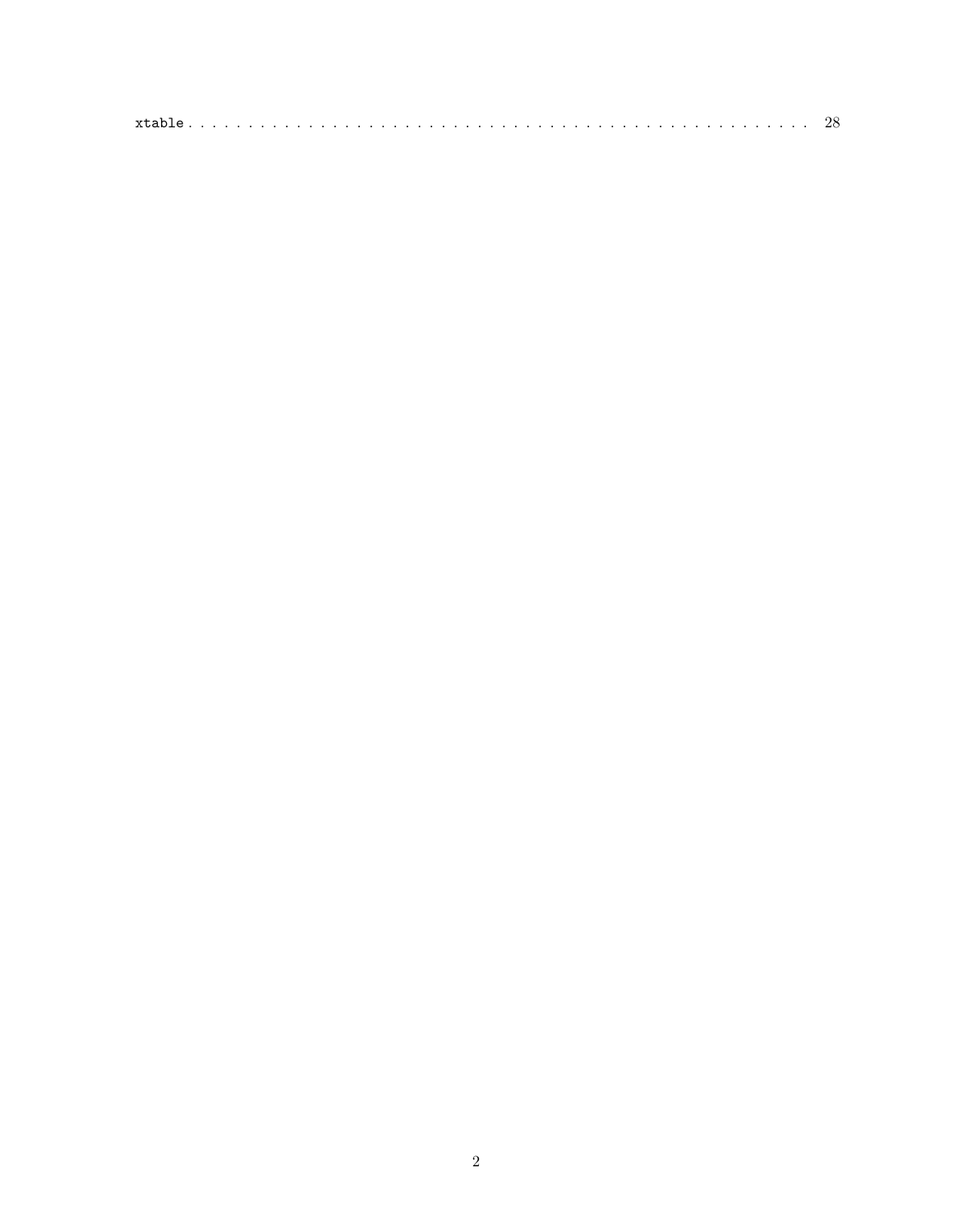Please see the package [documentation site](http://haozhu233.github.io/kableExtra) for how to use this package in HTML and more.

# <span id="page-2-0"></span>**Overview**

The goal of kableExtra is to help you build common complex tables and manipulate table styles. It imports the pipe %>% symbol from magrittr and verbalizes all the functions, so basically you can add "layers" to a kable output in a way that is similar with ggplot2 and plotly.

For users who are not very familiar with the pipe operator  $\frac{1}{2}$  in R, it is the R version of the [fluent interface.](https://en.wikipedia.org/wiki/Fluent_interface) The ides is to pass the result along the chain for a more literal coding experience. Basically when we say  $A \rightarrow \infty$  B, technically it means sending the results of A to B as B's first argument.

To learn how to generate complex tables in HTML, please visit [http://haozhu233.gi](http://haozhu233.github.io/kableExtra/awesome_table_in_html.html) [thub.io/kableExtra/awesome\\_table\\_in\\_html.html.](http://haozhu233.github.io/kableExtra/awesome_table_in_html.html)



# <span id="page-2-1"></span>**Installation**

```
install.packages("kableExtra")
# For dev version
# install.packages("devtools")
devtools::install_github("haozhu233/kableExtra")
```
# <span id="page-2-2"></span>**Getting Started**

Here we are using the first few columns and rows from dataset mtcars

```
library(kableExtra)
dt <- mtcars[1:5, 1:6]
```
**Key Update:** In the latest version of this package (1.2+), we provide a wrapper funciton kbl to the original kable function with detailed documentation of all the hidden html/latex options. It also does auto-formatting check in every function call instead of relying on the global environement variable. As a result, it also solves an issue for multi-format R Markdown documents. I encourage you start to use the new kbl function for all its convenience but the support for the original kable function is still there. In this doc, we will use kbl instead of kable.

**This paragraph is a little outdated. It's here only for education purpose because it's helpful to understand how kable works under the hood**. When you are using kable(), if you don't specify format, by default it will generate a markdown table and let pandoc handle the conversion from markdown to HTML/PDF. This is the most favorable approach to render most simple tables as it is format independent. If you switch from HTML to pdf, you basically don't need to change anything in your code. However, markdown doesn't support complex table. For example, if you want to have a double-row header table, markdown just cannot provide you the functionality you need. As a result, when you have such a need, you should **define format in kable()** as either "html" or "latex". *You can also define a global option at the beginning using options(knitr.table.format = "html") so you don't repeat the step everytime.* **Starting from kableExtra 0.9.0**, when you load this package (library(kableExtra)), it will automatically set up the global option 'knitr.table.format' based on your current environment. Unless you are rendering a PDF, kableExtra will try to render a HTML table for you. **You no longer need to manually set either the global option or the format option in each kable() function**. I'm still including the explanation above here in this vignette so you can understand what is going on behind the scene. Note that this is only an global option. You can manually set any format in kable() whenever you want. I just hope you can enjoy a peace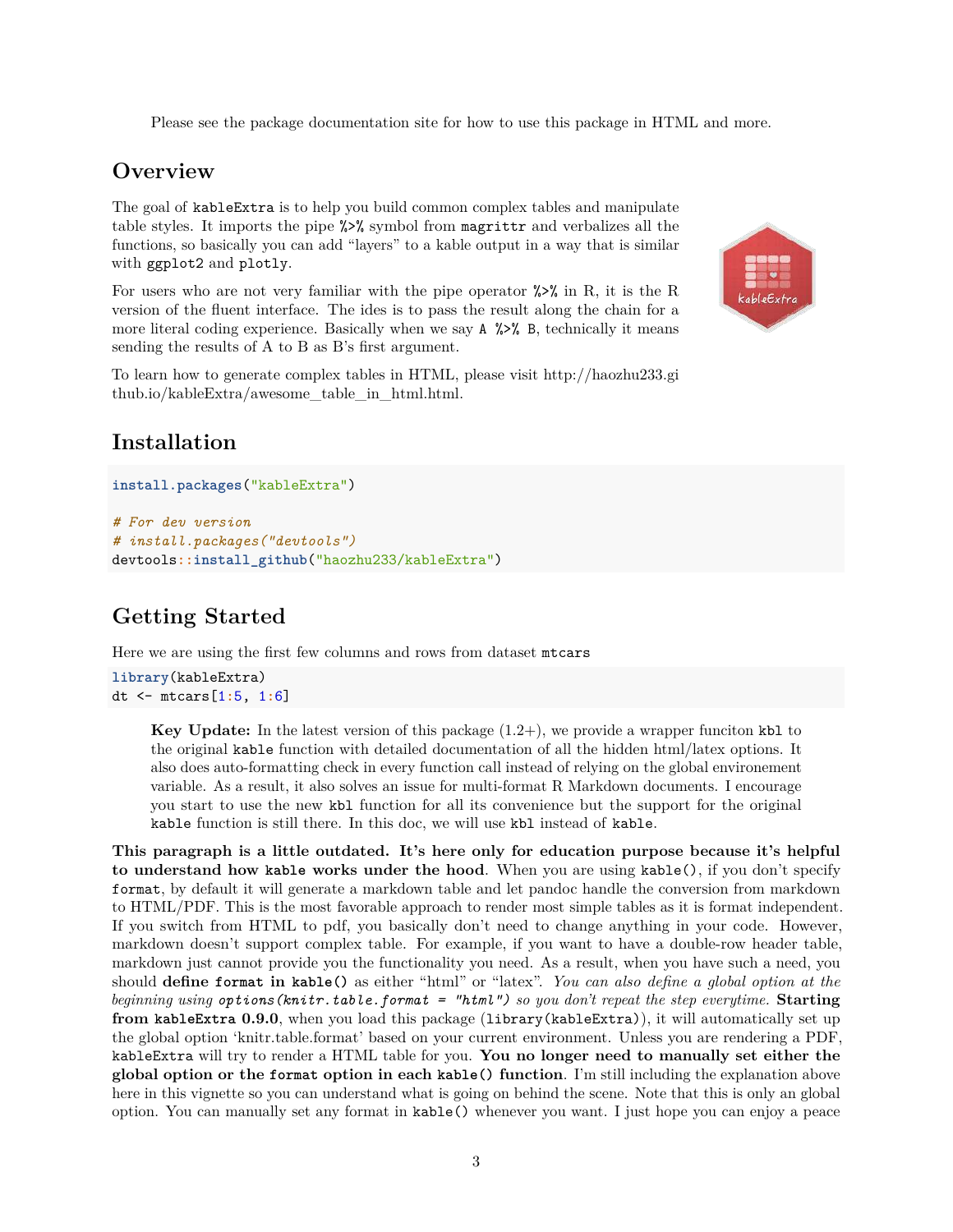of mind in most of your time. You can disable this behavior by setting options(kableExtra.auto\_format = FALSE) before you load kableExtra.

```
# If you are using kableExtra < 0.9.0, you are recommended to set a global option first.
# options(knitr.table.format = "latex")
## If you don't define format here, you'll need put `format = "latex"`
## in every kable function.
```
## <span id="page-3-0"></span>**LaTeX packages used in this package**

If you are using a recent version of rmarkdown, you are recommended to load this package entirely via library(kableExtra) or require(kableExtra) because this package will load all necessary LaTeX packages, such as booktabs or multirow, for you automatically. Note that, if you are calling functions from kableExtra via kableExtra::kable\_styling() or if you put library(kableExtra) in a separate R file that is **sourced** by the rmarkdown document, these packages won't be loaded. Furthermore, you can suppress this autoloading behavior by setting a global option kableExtra.latex.load\_packages to be FALSE before you load kableExtra.

```
# Not evaluated. Illustration purpose
options(kableExtra.latex.load_packages = FALSE)
library(kableExtra)
```
If you are using R Sweave, beamer, R package vignette template, tufte or some customized rmarkdown templates, you can put the following meta data into the yaml section. If you are familar with LaTeX and you know what you are doing, feel free to remove unnecessary packages from the list.

header-includes:

- \usepackage{booktabs}
- \usepackage{longtable}
- \usepackage{array}
- \usepackage{multirow}
- \usepackage{wrapfig}
- \usepackage{float}
- \usepackage{colortbl}
- \usepackage{pdflscape}
- \usepackage{tabu}
- \usepackage{threeparttable}
- \usepackage{threeparttablex}
- \usepackage[normalem]{ulem}
- \usepackage{makecell}
- \usepackage{xcolor}

Note: kableExtra was using xcolor with the table option for alternative row color before 1.0. However, the recent updates in fancyvbr causes a clash in xcolor option. Therefore, we removed the xcolor dependency in version 1.0 and started to rely on colortbl completely.

In reality, most cases, you still need xcolor to define new colors. The tricky part is that, if you are using a older version of rmarkdown, xcolor is not included in the template while in recent version, after rmarkdown started to use the default pandoc template, xcolor is included by default. To minimize the effort, we chose to load xcolor in the end.

# <span id="page-3-1"></span>**Plain LaTeX**

Plain LaTeX table looks relatively ugly in 2017.

```
# Again, with kableExtra >= 0.9.0, `format = "latex"` is automatically defined
# when this package gets loaded. Otherwise, you still need to define formats
```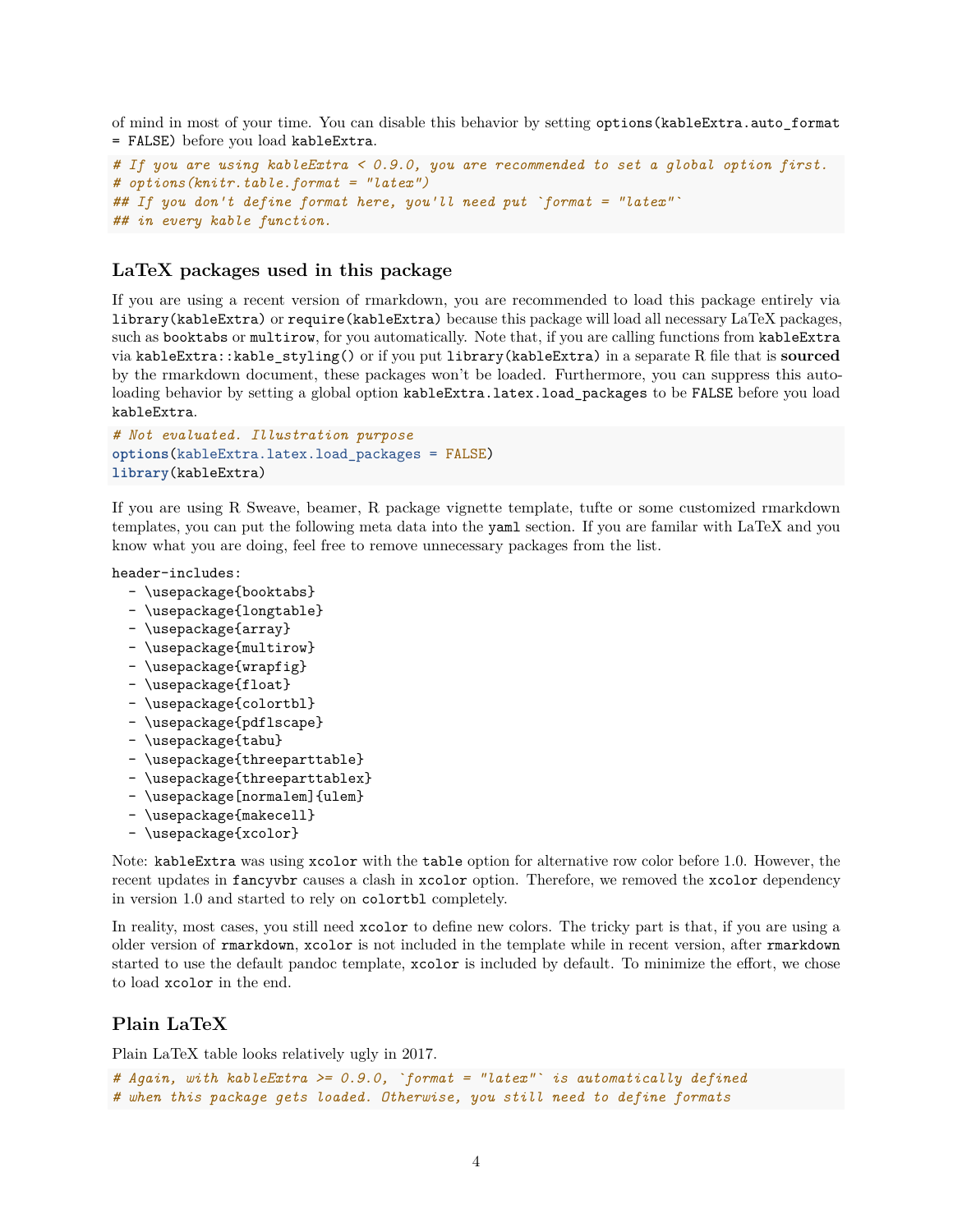#### **kbl**(dt)

|                   | mpg  | cvl | disp | hp  | drat | wt.   |
|-------------------|------|-----|------|-----|------|-------|
| Mazda RX4         | 21.0 | 6   | 160  | 110 | 3.90 | 2.620 |
| Mazda RX4 Wag     | 21.0 | 6   | 160  | 110 | 3.90 | 2.875 |
| Datsun 710        | 22.8 | 4   | 108  | 93  | 3.85 | 2.320 |
| Hornet 4 Drive    | 21.4 | 6   | 258  | 110 | 3.08 | 3.215 |
| Hornet Sportabout | 18.7 | 8   | 360  | 175 | 3.15 | 3.440 |

*# Same: kable(dt, "latex")*

# <span id="page-4-0"></span>**LaTeX table with booktabs**

Similar to Bootstrap in HTML, in LaTeX, you can also use a trick to make your table look prettier as well. The different part is that, this time you don't need to pipe kable outputs to another function. Instead, you should call booktabs =  $T$  directly in kable().

**kbl**(dt, booktabs = T)

|                   | mp <sub>g</sub> |                | cyl disp |     | hp drat | wt    |
|-------------------|-----------------|----------------|----------|-----|---------|-------|
| Mazda RX4         | 21.0            | 6              | 160      | 110 | 3.90    | 2.620 |
| Mazda RX4 Wag     | 21.0            | 6              | 160      | 110 | 3.90    | 2.875 |
| Datsun 710        | 22.8            | $\overline{4}$ | 108      | 93  | 3.85    | 2.320 |
| Hornet 4 Drive    | 21.4            | 6              | 258      | 110 | 3.08    | 3.215 |
| Hornet Sportabout | 18.7            | 8.             | 360      | 175 | 3.15    | 3.440 |

# <span id="page-4-1"></span>**Table Styles**

kable\_styling in LaTeX uses the same syntax and structure as kable\_styling in HTML. However, instead of bootstrap\_options, you should specify latex\_options instead.

## <span id="page-4-2"></span>**LaTeX options**

Similar with bootstap\_options, latex\_options is also a charter vector with a bunch of options including striped, hold\_position and scale\_down.

#### **Striped**

Even though in the LaTeX world, people usually call it alternative row colors but here I'm using its bootstrap name for consistency. Note that to make it happen, LaTeX package xcolor is required to be loaded. In an environment like rmarkdown::pdf\_document (rmarkdown 1.4.0 +), kable\_styling will load it automatically if striped is enabled. However, in other cases, you probably need to import that package by yourself.

```
kbl(dt, booktabs = T) %>%
 kable_styling(latex_options = "striped")
```
You can also specify which rows you want to striped on via stripe\_index. In most case, you might want to turn off the default 5 rows + a space setting in knitr::kable() by setting linesep =  $"$ . See this SO answer for details. [https://stackoverflow.com/questions/45409750/get-rid-of-addlinespace-in-kable.](https://stackoverflow.com/questions/45409750/get-rid-of-addlinespace-in-kable)

```
kbl(mtcars[1:8, 1:4], booktabs = T, linesep = "") %>%
  kable_styling(latex_options = "striped", stripe_index = c(1,2, 5:6))
```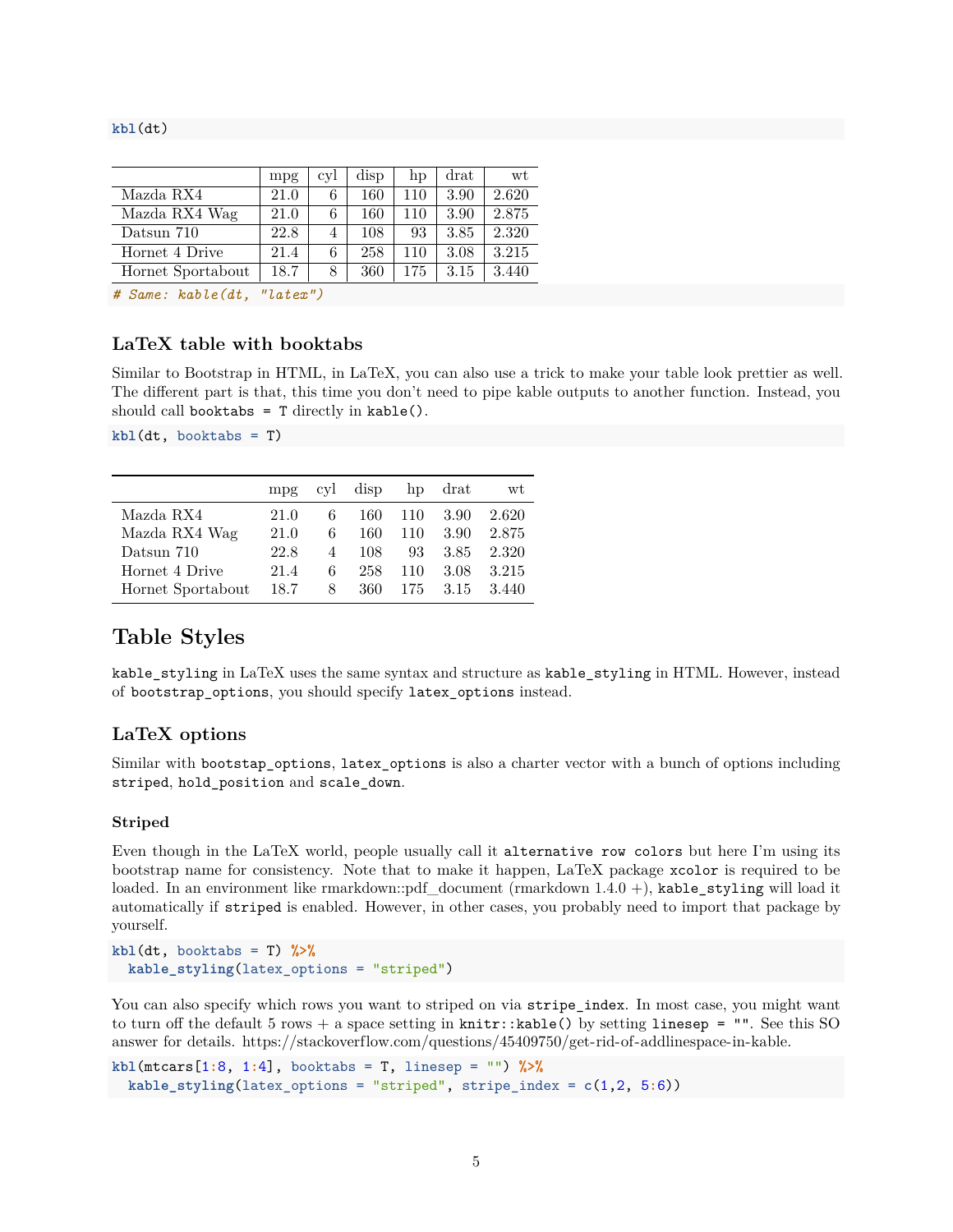|                   | mpg  | cyl  | disp | hp    | $drat$ | wt        |
|-------------------|------|------|------|-------|--------|-----------|
| Mazda RX4         | 21.0 | 6    | 160  | 110   | 3.90   | 2.620     |
| Mazda RX4 Wag     | 21.0 | 6    | 160  | 110   | 3.90   | 2.875     |
| Datsun 710        | 22.8 | 4    | 108  | 93    | 3.85   | 2.320     |
| Hornet 4 Drive    | 21.4 | 6    | 258  | 110   | 3.08   | $3.215\,$ |
| Hornet Sportabout | 18.7 | 8    | 360  | 175   | 3.15   | 3.440     |
|                   |      |      |      |       |        |           |
|                   |      | mpg  | cyl  | disp  | hp     |           |
| Mazda RX4         |      | 21.0 | 6    | 160.0 | 110    |           |
| Mazda RX4 Wag     |      | 21.0 | 6    | 160.0 | 110    |           |
| Datsun 710        |      | 22.8 | 4    | 108.0 | 93     |           |
| Hornet 4 Drive    |      | 21.4 | 6    | 258.0 | 110    |           |
| Hornet Sportabout |      | 18.7 | 8    | 360.0 | 175    |           |
| Valiant           |      | 18.1 | 6    | 225.0 | 105    |           |
| Duster 360        |      | 14.3 | 8    | 360.0 | 245    |           |
| Merc 240D         |      | 24.4 | 4    | 146.7 | 62     |           |
|                   |      |      |      |       |        |           |

#### **Hold position**

If you provide a table caption in kbl(), it will put your LaTeX tabular in a table environment, unless you are using longtable. A table environment will automatically find the best place (it thinks) to put your table. However, in many cases, you do want your table to appear in a position you want it to be. In this case, you can use this hold\_position options here.

**kbl**(dt, caption = "Demo table", booktabs = T) **%>% kable\_styling**(latex\_options = **c**("striped", "hold\_position"))

|                   | mpr  | cyl            | disp | hp  | drat | wt    |
|-------------------|------|----------------|------|-----|------|-------|
| Mazda RX4         | 21.0 | 6              | 160  | 110 | 3.90 | 2.620 |
| Mazda RX4 Wag     | 21.0 | 6              | 160  | 110 | 3.90 | 2.875 |
| Datsun 710        | 22.8 | $\overline{4}$ | 108  | 93  | 3.85 | 2.320 |
| Hornet 4 Drive    | 21.4 | 6              | 258  | 110 | 3.08 | 3.215 |
| Hornet Sportabout | 18.7 | 8              | 360  | 175 | 3.15 | 3.440 |

Table 1: Demo table

If you find hold\_position is not powerful enough to literally PIN your table in the exact position, you may want to use HOLD\_position, which is a more powerful version of this feature. For those who are familiar with LaTeX, hold\_position uses [!h] and HOLD\_position uses [H] and the float package.

#### **Scale down**

When you have a wide table that will normally go out of the page, and you want to scale down the table to fit the page, you can use the scale\_down option here. Note that, if your table is too small, it will also scale up your table. It was named in this way only because scaling up isn't very useful in most cases. You should also note that scale\_down does not work with longtable. If you longtable is too wide, you should manually adjust your fontsize or switch to landscape layout.

```
kbl(cbind(dt, dt, dt), booktabs = T) %>%
  kable_styling(latex_options = c("striped", "scale_down"))
```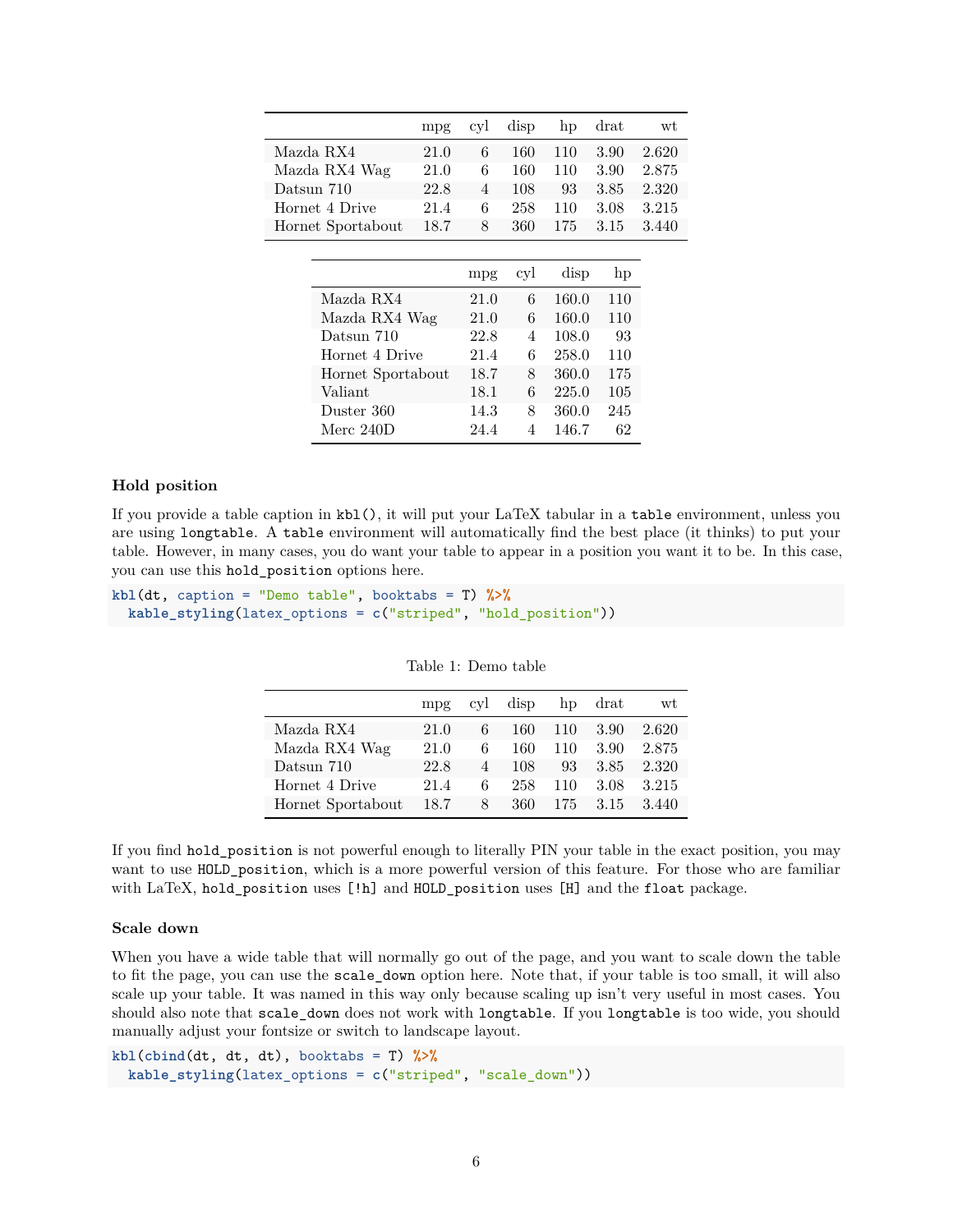|                   | mpg  | cyl            | disp | hp   | $drat$ | wt    | mpg  | cyl | disp | hp   | $drat$ | wt    | mpg  | cyl            | $\rm{disp}$ | hp    | drat  | wt    |
|-------------------|------|----------------|------|------|--------|-------|------|-----|------|------|--------|-------|------|----------------|-------------|-------|-------|-------|
| Mazda RX4         | 21.0 | 6              | 160  | 110  | 3.90   | 2.620 | 21.0 | 6   | 160  | 110  | 3.90   | 2.620 | 21.0 | 6              | 160         | 110   | 3.90  | 2.620 |
| Mazda RX4 Wag     | 21.0 | 6.             | 160  | 110  | 3.90   | 2.875 | 21.0 | 6   | 160  | 110  | 3.90   | 2.875 | 21.0 | 6              | 160         | 110   | 3.90  | 2.875 |
| Datsun 710        | 22.8 | $\overline{4}$ | 108  | 93   | 3.85   | 2.320 | 22.8 | 4   | 108  | 93   | 3.85   | 2.320 | 22.8 | $\overline{4}$ | 108         | 93    | 3.85  | 2.320 |
| Hornet 4 Drive    | 21.4 | 6              | 258  | 110  | 3.08   | 3.215 | 21.4 | 6   | 258  | 110  | 3.08   | 3.215 | 21.4 | 6              | 258         | 110   | 3.08  | 3.215 |
| Hornet Sportabout | 18.7 | 8              | 360  | 175  | 3.15   | 3.440 | 18.7 | 8   | 360  | 175  | 3.15   | 3.440 | 18.7 | 8              | 360         | 175   | 3.15  | 3.440 |
|                   |      |                |      |      |        |       |      |     |      |      |        |       |      |                |             |       |       |       |
|                   |      |                |      |      |        | mpg   |      | cyl |      | disp |        |       | hp   |                | drat        |       |       | wt    |
| Mazda RX4         |      |                |      |      |        | 21.0  |      |     | 6    |      | 160    | 110   |      |                | 3.90        |       | 2.620 |       |
| Mazda RX4 Wag     |      |                |      |      |        | 21.0  |      |     | 6    |      | 160    | 110   |      |                | 3.90        |       | 2.875 |       |
| Datsun 710        |      |                |      |      | 22.8   |       |      | 4   |      | 108  |        | 93    |      | 3.85           |             | 2.320 |       |       |
| Hornet 4 Drive    |      |                |      | 21.4 |        |       | 6    |     | 258  | 110  |        |       | 3.08 |                | 3.215       |       |       |       |
|                   |      |                |      |      |        |       |      |     |      |      |        |       |      |                |             |       |       |       |

 $kb1$ ( $cbind(dt)$ , booktabs = T)  $\frac{9}{6}$ **kable\_styling**(latex\_options = **c**("striped", "scale\_down"))

#### **Repeat header in longtable**

In kableExtra 0.3.0 or above, a new option repeat\_header was introduced into kable\_styling. It will add header rows to longtables spanning multiple pages. For table captions on following pages, it will append *"continued"* to the caption to differentiate. If you need texts other than *"(continued)"* (for example, other languages), you can specify it using kable\_styling(..., repeat\_header\_text = "xxx"). If you want to completely replace the table caption instead of appending, you can specify it in the option repeat\_header\_method.

long\_dt <- **rbind**(mtcars, mtcars)

```
kbl(long_dt, longtable = T, booktabs = T, caption = "Longtable") %>%
  add_header_above(c(" ", "Group 1" = 5, "Group 2" = 6)) %>%
  kable_styling(latex_options = c("repeat_header"))
```

|                   |      |     | Group 1 |     |      | Group 2 |       |              |          |                |                |  |  |
|-------------------|------|-----|---------|-----|------|---------|-------|--------------|----------|----------------|----------------|--|--|
|                   | mpg  | cyl | disp    | hp  | drat | wt      | qsec  | $_{\rm VS}$  | am       | gear           | carb           |  |  |
| Mazda RX4         | 21.0 | 6   | 160.0   | 110 | 3.90 | 2.620   | 16.46 | $\theta$     | 1        | $\overline{4}$ | $\overline{4}$ |  |  |
| Mazda RX4 Wag     | 21.0 | 6   | 160.0   | 110 | 3.90 | 2.875   | 17.02 | $\Omega$     | 1        | 4              | $\overline{4}$ |  |  |
| Datsun 710        | 22.8 | 4   | 108.0   | 93  | 3.85 | 2.320   | 18.61 | 1            |          | 4              | 1              |  |  |
| Hornet 4 Drive    | 21.4 | 6   | 258.0   | 110 | 3.08 | 3.215   | 19.44 | 1            | $\theta$ | 3              | 1              |  |  |
| Hornet Sportabout | 18.7 | 8   | 360.0   | 175 | 3.15 | 3.440   | 17.02 | $\theta$     | $\theta$ | 3              | $\overline{2}$ |  |  |
| Valiant           | 18.1 | 6   | 225.0   | 105 | 2.76 | 3.460   | 20.22 | 1            | $\theta$ | 3              | 1              |  |  |
| Duster 360        | 14.3 | 8   | 360.0   | 245 | 3.21 | 3.570   | 15.84 | $\Omega$     | $\theta$ | 3              | 4              |  |  |
| Merc $240D$       | 24.4 | 4   | 146.7   | 62  | 3.69 | 3.190   | 20.00 | 1            | $\theta$ | 4              | $\overline{2}$ |  |  |
| Merc $230$        | 22.8 | 4   | 140.8   | 95  | 3.92 | 3.150   | 22.90 | $\mathbf{1}$ | $\theta$ | $\overline{4}$ | $\overline{2}$ |  |  |
| Merc $280$        | 19.2 | 6   | 167.6   | 123 | 3.92 | 3.440   | 18.30 | 1            | $\theta$ | $\overline{4}$ | $\overline{4}$ |  |  |
| Merc 280C         | 17.8 | 6   | 167.6   | 123 | 3.92 | 3.440   | 18.90 | 1            | $\theta$ | 4              | $\overline{4}$ |  |  |

|  | Table 2: Longtable |
|--|--------------------|
|--|--------------------|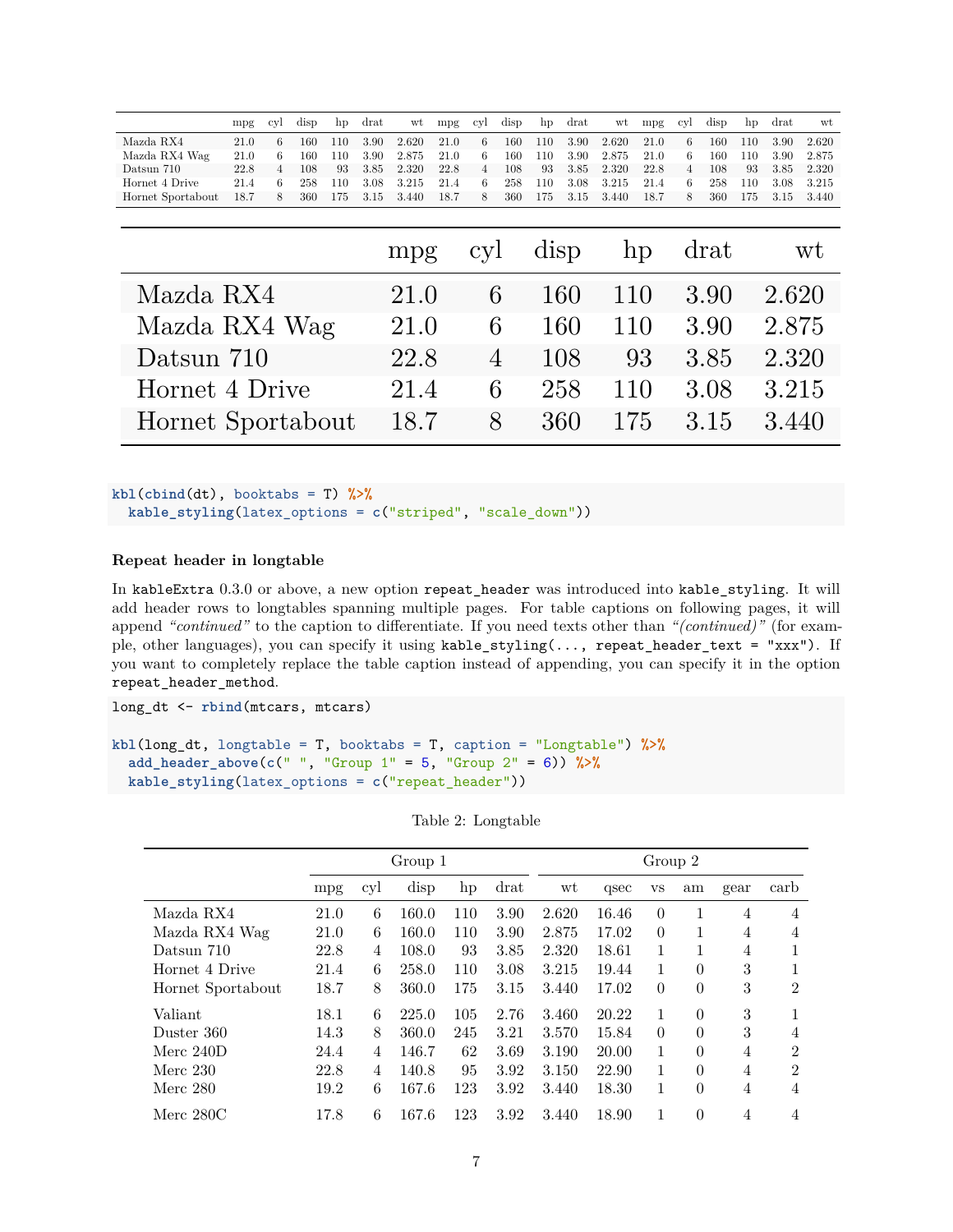|                      | Group 1  |                |           |             |          |           | Group 2   |                  |                  |                  |                |  |  |  |
|----------------------|----------|----------------|-----------|-------------|----------|-----------|-----------|------------------|------------------|------------------|----------------|--|--|--|
|                      | mpg      | cyl            | disp      | hp          | drat     | wt        | qsec      | $_{\rm VS}$      | am               | gear             | carb           |  |  |  |
| Merc 450SE           | 16.4     | 8              | 275.8     | 180         | 3.07     | 4.070     | 17.40     | $\boldsymbol{0}$ | $\overline{0}$   | $\sqrt{3}$       | $\sqrt{3}$     |  |  |  |
| Merc 450SL           | 17.3     | $8\,$          | $275.8\,$ | 180         | 3.07     | 3.730     | 17.60     | $\boldsymbol{0}$ | $\boldsymbol{0}$ | $\sqrt{3}$       | $\sqrt{3}$     |  |  |  |
| Merc $450\rm SLC$    | 15.2     | 8              | 275.8     | 180         | $3.07\,$ | 3.780     | 18.00     | $\boldsymbol{0}$ | $\boldsymbol{0}$ | $\overline{3}$   | $\sqrt{3}$     |  |  |  |
| Cadillac Fleetwood   | 10.4     | 8              | 472.0     | 205         | 2.93     | 5.250     | 17.98     | $\overline{0}$   | $\boldsymbol{0}$ | $\sqrt{3}$       | $\overline{4}$ |  |  |  |
| Lincoln Continental  | 10.4     | $8\,$          | 460.0     | $215\,$     | 3.00     | 5.424     | 17.82     | $\boldsymbol{0}$ | $\boldsymbol{0}$ | $\sqrt{3}$       | $\overline{4}$ |  |  |  |
| Chrysler Imperial    | 14.7     | 8              | 440.0     | $230\,$     | 3.23     | $5.345\,$ | 17.42     | $\boldsymbol{0}$ | $\boldsymbol{0}$ | $\sqrt{3}$       | $\overline{4}$ |  |  |  |
| Fiat 128             | 32.4     | $\overline{4}$ | 78.7      | 66          | 4.08     | 2.200     | 19.47     | $\mathbf{1}$     | $\mathbf{1}$     | $\overline{4}$   | $\mathbf{1}$   |  |  |  |
| Honda Civic          | 30.4     | $\overline{4}$ | 75.7      | $52\,$      | 4.93     | 1.615     | 18.52     | $\mathbf{1}$     | $\mathbf{1}$     | $\overline{4}$   | $\overline{2}$ |  |  |  |
| Toyota Corolla       | 33.9     | $\overline{4}$ | 71.1      | 65          | 4.22     | 1.835     | 19.90     | $\mathbf{1}$     | $\mathbf{1}$     | $\overline{4}$   | $\mathbf{1}$   |  |  |  |
| Toyota Corona        | 21.5     | $\overline{4}$ | 120.1     | 97          | 3.70     | 2.465     | 20.01     | $\mathbf{1}$     | $\boldsymbol{0}$ | $\sqrt{3}$       | $\mathbf{1}$   |  |  |  |
| Dodge Challenger     | 15.5     | 8              | 318.0     | 150         | 2.76     | 3.520     | 16.87     | $\boldsymbol{0}$ | $\boldsymbol{0}$ | $\sqrt{3}$       | $\,2$          |  |  |  |
| <b>AMC</b> Javelin   | 15.2     | $8\,$          | 304.0     | 150         | $3.15\,$ | 3.435     | 17.30     | $\boldsymbol{0}$ | $\boldsymbol{0}$ | $\overline{3}$   | $\,2$          |  |  |  |
| Camaro Z28           | 13.3     | $8\,$          | 350.0     | 245         | 3.73     | 3.840     | 15.41     | $\boldsymbol{0}$ | $\boldsymbol{0}$ | $\overline{3}$   | $\sqrt{4}$     |  |  |  |
| Pontiac Firebird     | 19.2     | $8\,$          | 400.0     | 175         | 3.08     | 3.845     | 17.05     | $\boldsymbol{0}$ | $\overline{0}$   | $\overline{3}$   | $\overline{2}$ |  |  |  |
|                      |          |                |           |             |          |           |           |                  |                  |                  |                |  |  |  |
| Fiat X1-9            | 27.3     | $\overline{4}$ | 79.0      | 66          | 4.08     | 1.935     | 18.90     | $\mathbf{1}$     | $1\,$            | $\overline{4}$   | 1              |  |  |  |
| Porsche 914-2        | 26.0     | $\overline{4}$ | 120.3     | 91          | 4.43     | 2.140     | 16.70     | $\boldsymbol{0}$ | $\,1\,$          | $\bf 5$          | $\overline{2}$ |  |  |  |
| Lotus Europa         | 30.4     | $\overline{4}$ | 95.1      | 113         | 3.77     | 1.513     | 16.90     | $\mathbf{1}$     | $\mathbf{1}$     | $\bf 5$          | $\overline{2}$ |  |  |  |
| Ford Pantera L       | 15.8     | $8\,$          | 351.0     | ${\bf 264}$ | 4.22     | 3.170     | 14.50     | $\boldsymbol{0}$ | $\mathbf{1}$     | $\bf 5$          | $\overline{4}$ |  |  |  |
| Ferrari Dino         | 19.7     | 6              | 145.0     | 175         | 3.62     | 2.770     | 15.50     | $\boldsymbol{0}$ | $1\,$            | $\bf 5$          | $\,6$          |  |  |  |
| Maserati Bora        | 15.0     | $8\,$          | 301.0     | 335         | 3.54     | 3.570     | 14.60     | $\boldsymbol{0}$ | $\mathbf{1}$     | $\bf 5$          | $8\,$          |  |  |  |
| Volvo 142E           | 21.4     | $\overline{4}$ | 121.0     | 109         | 4.11     | 2.780     | 18.60     | $\mathbf{1}$     | $\,1\,$          | $\overline{4}$   | $\overline{2}$ |  |  |  |
| Mazda RX41           | 21.0     | $\,6\,$        | 160.0     | 110         | 3.90     | 2.620     | 16.46     | $\boldsymbol{0}$ | $1\,$            | $\overline{4}$   | $\overline{4}$ |  |  |  |
| Mazda RX4 Wag1       | 21.0     | $\,6\,$        | 160.0     | 110         | $3.90\,$ | 2.875     | 17.02     | $\boldsymbol{0}$ | $1\,$            | $\overline{4}$   | $\overline{4}$ |  |  |  |
| Datsun 7101          | 22.8     | $\overline{4}$ | 108.0     | 93          | 3.85     | 2.320     | 18.61     | $\mathbf{1}$     | $\mathbf{1}$     | $\overline{4}$   | $\mathbf{1}$   |  |  |  |
| Hornet 4 Drive1      | 21.4     | 6              | 258.0     | 110         | 3.08     | $3.215\,$ | 19.44     | $\mathbf{1}$     | $\theta$         | $\sqrt{3}$       | $\mathbf{1}$   |  |  |  |
| Hornet Sportabout1   | 18.7     | 8              | 360.0     | 175         | $3.15\,$ | 3.440     | 17.02     | $\overline{0}$   | $\boldsymbol{0}$ | $\overline{3}$   | $\overline{2}$ |  |  |  |
| Valiant1             | 18.1     | 6              | 225.0     | 105         | 2.76     | 3.460     | 20.22     | $\mathbf{1}$     | $\boldsymbol{0}$ | $\overline{3}$   | $\mathbf{1}$   |  |  |  |
| Duster 3601          | 14.3     | 8              | 360.0     | 245         | $3.21\,$ | 3.570     | 15.84     | $\boldsymbol{0}$ | $\boldsymbol{0}$ | $\sqrt{3}$       | $\overline{4}$ |  |  |  |
|                      |          |                |           |             |          |           |           |                  |                  |                  | $\overline{2}$ |  |  |  |
| Merc $240D1$         | $24.4\,$ | 4              | 146.7     | $62\,$      | $3.69\,$ | $3.190\,$ | 20.00     | $\mathbf{1}$     | $\boldsymbol{0}$ | $\overline{4}$   |                |  |  |  |
| Merc $2301$          | 22.8     | $\overline{4}$ | 140.8     | 95          | 3.92     | 3.150     | 22.90     | $\mathbf{1}$     | $\boldsymbol{0}$ | $\overline{4}$   | $\overline{2}$ |  |  |  |
| <b>Merc 2801</b>     | 19.2     | $\,6\,$        | 167.6     | 123         | $3.92\,$ | 3.440     | 18.30     | $\mathbf{1}$     | $\boldsymbol{0}$ | $\overline{4}$   | $\overline{4}$ |  |  |  |
| Merc 280C1           | 17.8     | 6              | 167.6     | 123         | $3.92\,$ | 3.440     | 18.90     | $\mathbf{1}$     | 0                | 4                | 4              |  |  |  |
| Merc 450SE1          | 16.4     | 8              | 275.8     | 180         | 3.07     | 4.070     | 17.40     | $\boldsymbol{0}$ | $\boldsymbol{0}$ | $\sqrt{3}$       | $\sqrt{3}$     |  |  |  |
| Merc 450SL1          | 17.3     | 8              | 275.8     | 180         | 3.07     | 3.730     | 17.60     | $\boldsymbol{0}$ | $\boldsymbol{0}$ | 3                | $\sqrt{3}$     |  |  |  |
| Merc 450SLC1         | 15.2     | 8              | 275.8     | 180         | 3.07     | 3.780     | 18.00     | $\boldsymbol{0}$ | $\boldsymbol{0}$ | 3                | $\sqrt{3}$     |  |  |  |
| Cadillac Fleetwood1  | 10.4     | $8\,$          | 472.0     | 205         | 2.93     | 5.250     | $17.98\,$ | $\boldsymbol{0}$ | $\theta$         | 3                | 4              |  |  |  |
| Lincoln Continental1 | 10.4     | 8              | 460.0     | 215         | 3.00     | 5.424     | 17.82     | $\boldsymbol{0}$ | $\boldsymbol{0}$ | $\boldsymbol{3}$ | $\overline{4}$ |  |  |  |
| Chrysler Imperial1   | 14.7     | $8\,$          | 440.0     | 230         | 3.23     | 5.345     | 17.42     | $\boldsymbol{0}$ | $\boldsymbol{0}$ | $\boldsymbol{3}$ | 4              |  |  |  |
| Fiat 1281            | 32.4     | $\overline{4}$ | 78.7      | 66          | 4.08     | 2.200     | 19.47     | $\mathbf{1}$     | 1                | 4                | 1              |  |  |  |
| Honda Civic1         | $30.4\,$ | $\overline{4}$ | 75.7      | $52\,$      | 4.93     | 1.615     | 18.52     | 1                | 1                | 4                | $\overline{c}$ |  |  |  |
| Toyota Corolla1      | 33.9     | $\overline{4}$ | 71.1      | 65          | 4.22     | 1.835     | 19.90     | $\mathbf{1}$     | 1                | 4                | 1              |  |  |  |
| Toyota Corona1       | 21.5     | 4              | 120.1     | 97          | 3.70     | 2.465     | 20.01     | $\mathbf{1}$     | $\boldsymbol{0}$ | $\overline{3}$   | 1              |  |  |  |
| Dodge Challenger1    |          |                |           |             |          |           |           | $\boldsymbol{0}$ | $\boldsymbol{0}$ | 3                | $\overline{2}$ |  |  |  |
|                      | 15.5     | $8\,$          | 318.0     | 150         | 2.76     | 3.520     | 16.87     |                  |                  |                  | $\overline{2}$ |  |  |  |
| AMC Javelin1         | 15.2     | 8              | 304.0     | 150         | 3.15     | 3.435     | 17.30     | $\boldsymbol{0}$ | $\boldsymbol{0}$ | $\sqrt{3}$       |                |  |  |  |
| Camaro Z281          | 13.3     | 8              | 350.0     | 245         | 3.73     | 3.840     | 15.41     | $\boldsymbol{0}$ | $\boldsymbol{0}$ | $\boldsymbol{3}$ | 4              |  |  |  |

Table 2: Longtable *(continued)*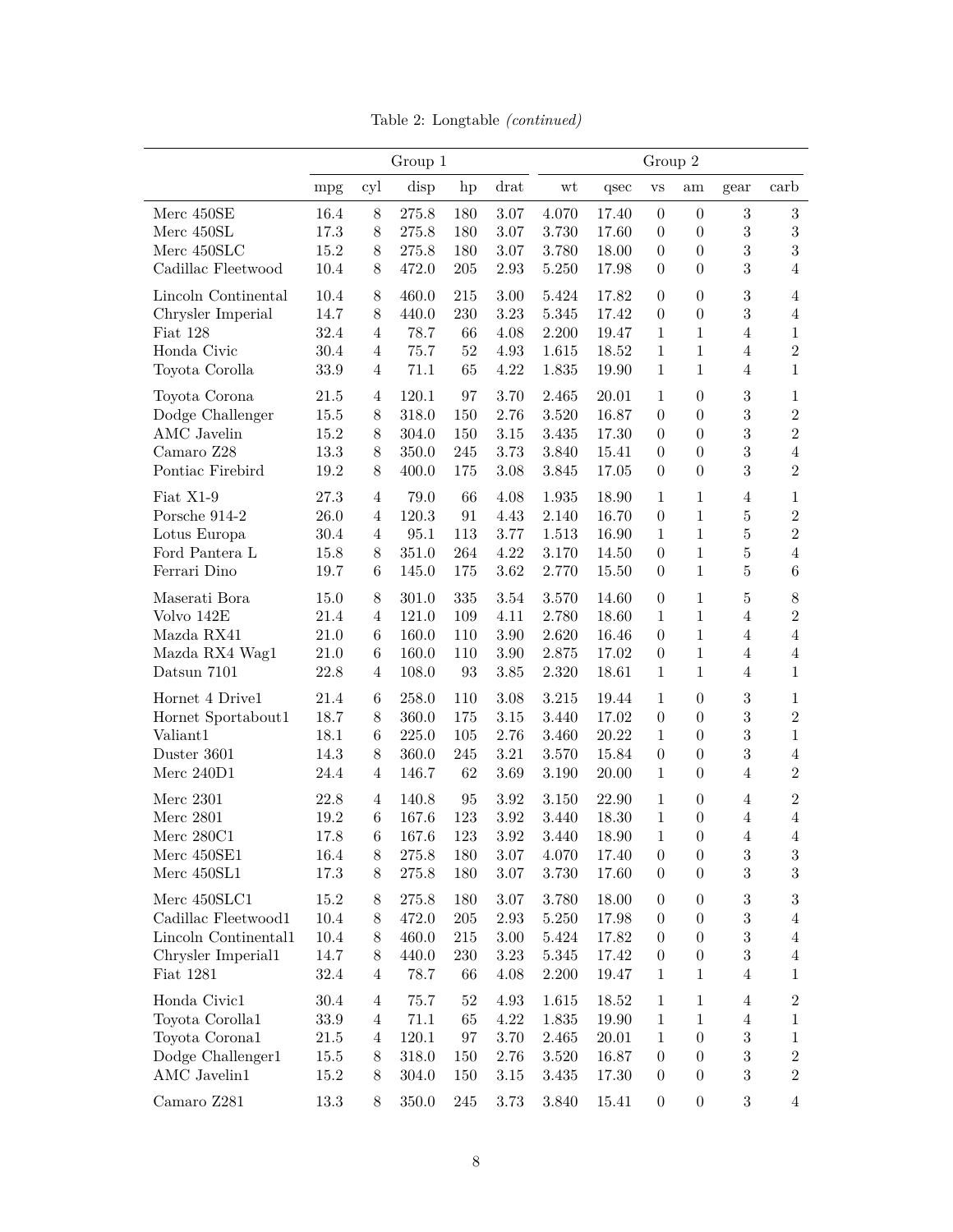|                   |      |     | Group 1 |     |      | Group 2 |       |          |          |      |                |  |  |  |  |
|-------------------|------|-----|---------|-----|------|---------|-------|----------|----------|------|----------------|--|--|--|--|
|                   | mpg  | cyl | disp    | hp  | drat | wt      | qsec  | VS       | am       | gear | carb           |  |  |  |  |
| Pontiac Firebird1 | 19.2 | 8   | 400.0   | 175 | 3.08 | 3.845   | 17.05 | $\Omega$ | $\Omega$ | 3    | $\overline{2}$ |  |  |  |  |
| Fiat $X1-91$      | 27.3 | 4   | 79.0    | 66  | 4.08 | 1.935   | 18.90 |          |          | 4    |                |  |  |  |  |
| Porsche 914-21    | 26.0 | 4   | 120.3   | 91  | 4.43 | 2.140   | 16.70 | $\Omega$ |          | 5    | $\mathfrak{D}$ |  |  |  |  |
| Lotus Europa1     | 30.4 | 4   | 95.1    | 113 | 3.77 | 1.513   | 16.90 |          |          | 5    | $\overline{2}$ |  |  |  |  |
| Ford Pantera L1   | 15.8 | 8   | 351.0   | 264 | 4.22 | 3.170   | 14.50 | $\Omega$ |          | 5    | $\overline{4}$ |  |  |  |  |
| Ferrari Dino1     | 19.7 | 6   | 145.0   | 175 | 3.62 | 2.770   | 15.50 | $\Omega$ |          | 5    | 6              |  |  |  |  |
| Maserati Bora1    | 15.0 | 8   | 301.0   | 335 | 3.54 | 3.570   | 14.60 | $\Omega$ |          | 5    | 8              |  |  |  |  |
| Volvo 142E1       | 21.4 | 4   | 121.0   | 109 | 4.11 | 2.780   | 18.60 |          |          | 4    | $\mathfrak{D}$ |  |  |  |  |

Table 2: Longtable *(continued)*

#### <span id="page-8-0"></span>**Full width?**

If you have a small table and you want it to spread wide on the page, you can try the full\_width option. Unlike scale\_down, it won't change your font size. You can use column\_spec, which will be explained later, together with full\_width to achieve the best result.

**kbl**(dt, booktabs = T) **%>% kable\_styling**(full\_width = T) **%>% column\_spec**(1, width = "8cm")

|                   | mpg  | cyl | disp | hp  | drat | wt    |
|-------------------|------|-----|------|-----|------|-------|
| Mazda RX4         | 21.0 | 6   | 160  | 110 | 3.90 | 2.620 |
| Mazda RX4 Wag     | 21.0 | 6   | 160  | 110 | 3.90 | 2.875 |
| Datsun 710        | 22.8 | 4   | 108  | 93  | 3.85 | 2.320 |
| Hornet 4 Drive    | 21.4 | 6   | 258  | 110 | 3.08 | 3.215 |
| Hornet Sportabout | 18.7 |     | 360  | 175 | 3.15 | 3.440 |

## <span id="page-8-1"></span>**Position**

Table Position only matters when the table doesn't have full\_width. You can choose to align the table to center or left side of the page. The default value of position is center.

Note that even though you can select to right align your table but the table will actually be centered. Somehow it is very difficult to right align a table in LaTeX (since it's not very useful in the real world?). If you know how to do it, please send out an issue or PR and let me know.

```
kb1(dt, booktabs = T) %>%
  kable_styling(position = "center")
```
Besides these three common options, you can also wrap text around the table using the float-left or float-right options. Note that, like striped, this feature will load another non-default LaTeX package

|                   | mp <sub>g</sub> | cvl | disp |     | hp drat | wt      |
|-------------------|-----------------|-----|------|-----|---------|---------|
| Mazda RX4         | 21.0            | 6   | 160  | 110 | 3.90    | 2.620   |
| Mazda RX4 Wag     | 21.0            | 6   | 160  | 110 | 3.90    | 2.875   |
| Datsun 710        | 22.8            | 4   | 108  | 93  | 3.85    | 2.320   |
| Hornet 4 Drive    | 21.4            | 6.  | 258  | 110 | 3.08    | 3.215   |
| Hornet Sportabout | 18.7            | 8   | 360  | 175 | -3.15   | - 3.440 |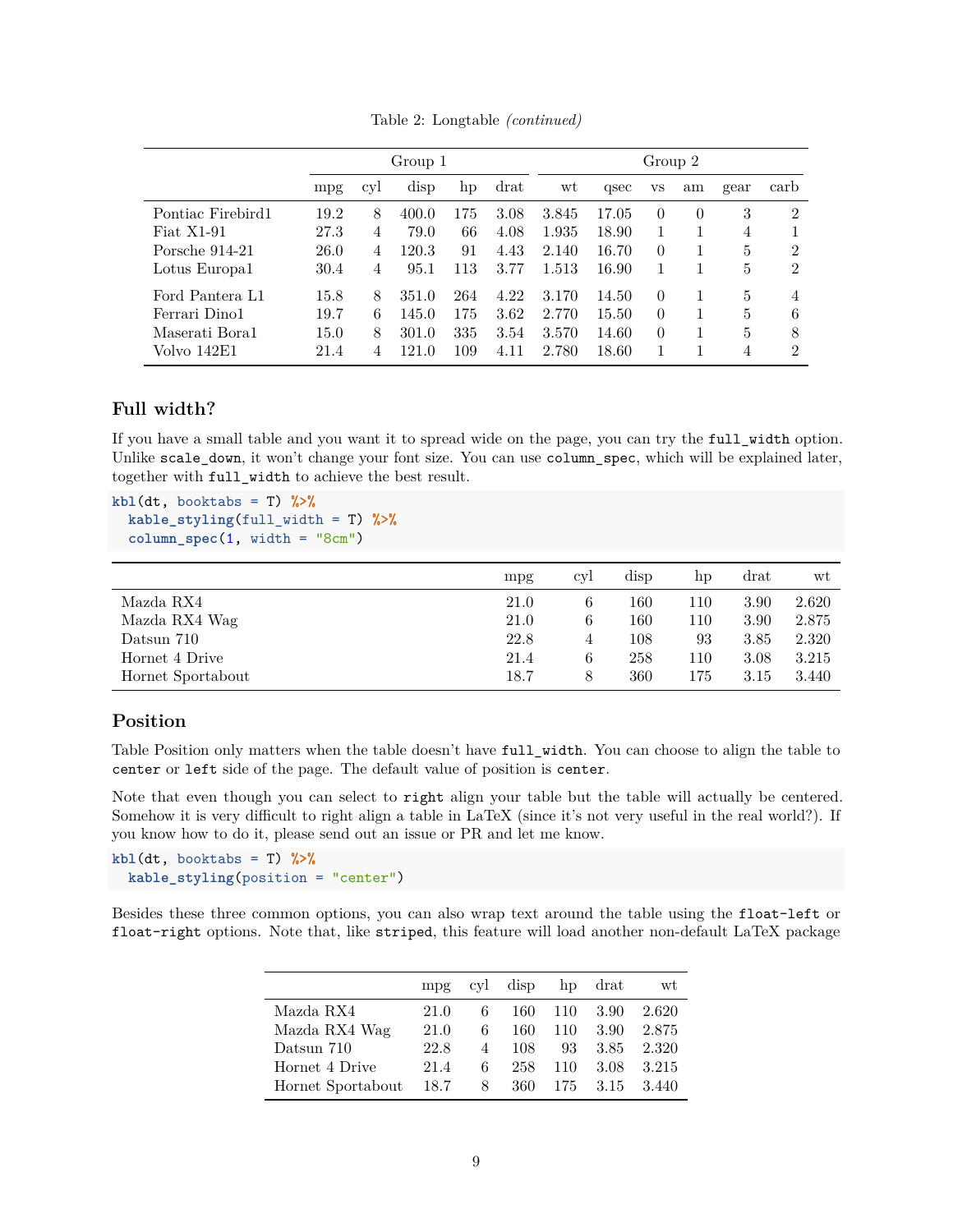|                   | mpg  | cvl | disp | hp  | $_{\rm{drat}}$ | wt    |
|-------------------|------|-----|------|-----|----------------|-------|
| Mazda RX4         | 21.0 | 6   | 160  | 110 | 3.90           | 2.620 |
| Mazda RX4 Wag     | 21.0 | 6   | 160  | 110 | 3.90           | 2.875 |
| Datsun 710        | 22.8 | 4   | 108  | 93  | 3.85           | 2.320 |
| Hornet 4 Drive    | 21.4 | 6   | 258  | 110 | 3.08           | 3.215 |
| Hornet Sportabout | 18.7 | 8   | 360  | 175 | 3.15           | 3.440 |

**wrapfig** which requires rmarkdown  $1.4.0 +$ . If you rmarkdown version  $\lt 1.4.0$ , you need to load the package through a customed LaTeX template file.

```
kbl(dt, booktabs = T) %>%
  kable_styling(position = "float_right")
```
Lorem ipsum dolor sit amet, consectetur adipiscing elit. Cras sit amet mauris in ex ultricies elementum vel rutrum dolor. Phasellus tempor convallis dui, in hendrerit mauris placerat scelerisque. Maecenas a accumsan enim, a maximus velit. Pellentesque in risus eget est faucibus convallis nec at nulla. Phasellus nec lacinia justo. Morbi fermentum, orci id varius accumsan, nibh neque porttitor ipsum, consectetur luctus

|                   | mpg  | cyl | disp | hp  | drat | wt    |
|-------------------|------|-----|------|-----|------|-------|
| Mazda RX4         | 21.0 | 6   | 160  | 110 | 3.90 | 2.620 |
| Mazda RX4 Wag     | 21.0 | 6   | 160  | 110 | 3.90 | 2.875 |
| Datsun 710        | 22.8 | 4   | 108  | 93  | 3.85 | 2.320 |
| Hornet 4 Drive    | 21.4 | 6   | 258  | 110 | 3.08 | 3.215 |
| Hornet Sportabout | 18.7 | 8   | 360  | 175 | 3.15 | 3.440 |

risus arcu ac ex. Aenean a luctus augue. Suspendisse et auctor nisl. Suspendisse cursus ultrices quam non vulputate. Phasellus et pharetra neque, vel feugiat erat. Sed feugiat elit at mauris commodo consequat. Sed congue lectus id mattis hendrerit. Mauris turpis nisl, congue eget velit sed, imperdiet convallis magna. Nam accumsan urna risus, non feugiat odio vehicula eget.

## <span id="page-9-0"></span>**Font Size**

If one of your tables is huge and you want to use a smaller font size for that specific table, you can use the font\_size option.

 $kb1(dt, booktabs = T)$  %>% **kable\_styling**(font\_size = 7)

# <span id="page-9-1"></span>**Column / Row Specification**

#### <span id="page-9-2"></span>**Column spec**

When you have a table with lots of explanatory texts, you may want to specify the column width for different column, since the auto adjust in HTML may not work in its best way while basic LaTeX table is really bad at handling text wrapping. Also, sometimes, you may want to highlight a column (e.g., a "Total" column) by making it bold. In these scenarios, you can use column\_spec(). You can find an example below.

```
text_tbl <- data.frame(
  Items = c("Item 1", "Item 2", "Item 3"),
  Features = c(
   "Lorem ipsum dolor sit amet, consectetur adipiscing elit. Proin vehicula tempor ex. Morbi malesuada
    "In eu urna at magna luctus rhoncus quis in nisl. Fusce in velit varius, posuere risus et, cursus a
    "Vivamus venenatis egestas eros ut tempus. Vivamus id est nisi. Aliquam molestie erat et sollicitud
  )
)
kbl(text_tbl, booktabs = T) %>%
```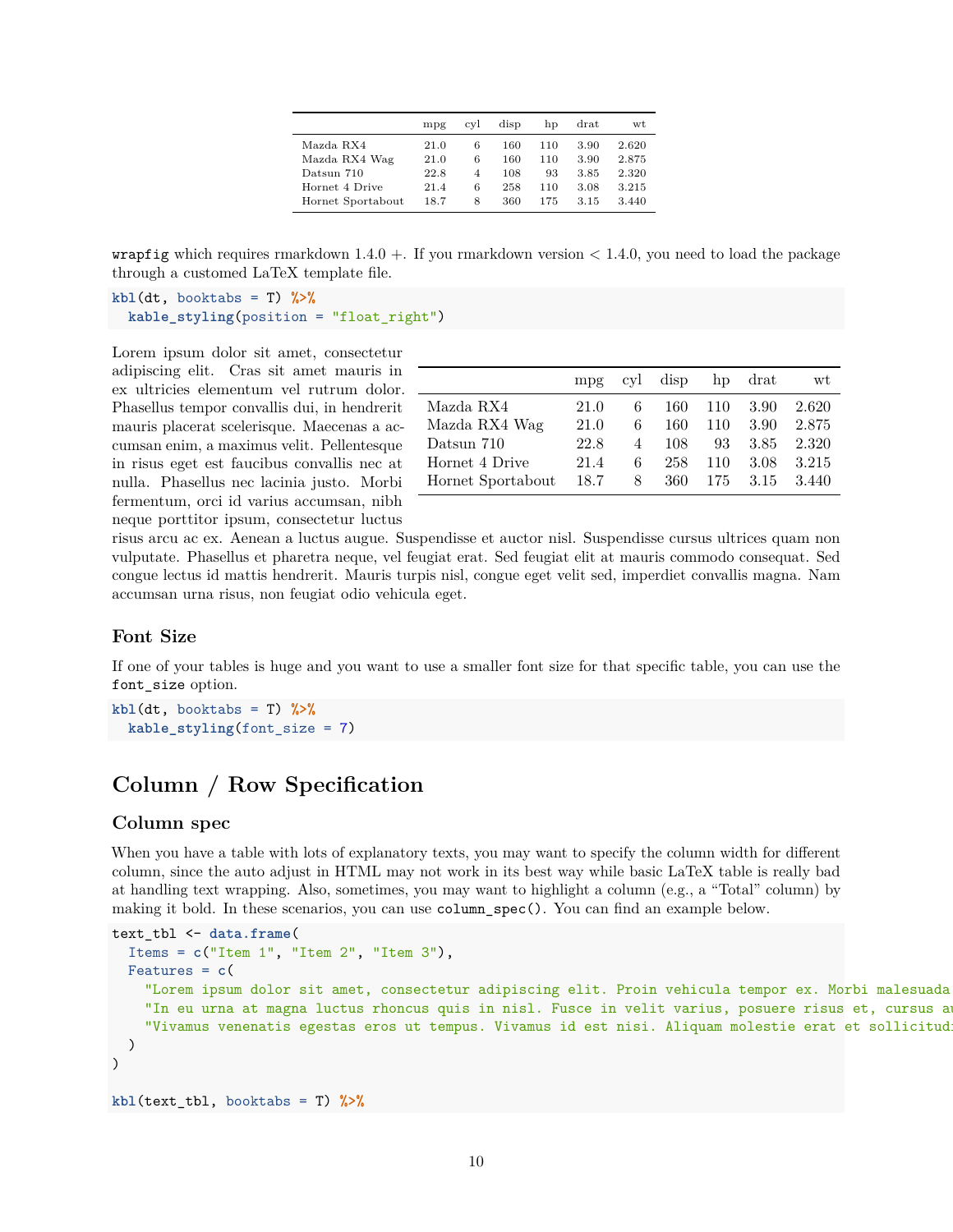| Items  | Features                                                                                                                                                                                       |                                                                                                                                          |     |       |     |        |       |       |                |  |  |
|--------|------------------------------------------------------------------------------------------------------------------------------------------------------------------------------------------------|------------------------------------------------------------------------------------------------------------------------------------------|-----|-------|-----|--------|-------|-------|----------------|--|--|
| Item 1 | luctus a.                                                                                                                                                                                      | Lorem ipsum dolor sit amet, consectetur adipiscing elit. Proin<br>vehicula tempor ex. Morbi malesuada sagittis turpis, at venenatis nisl |     |       |     |        |       |       |                |  |  |
|        | ${\bf Item}$ ${\bf 2}$<br>In eu urna at magna luctus rhoncus quis in nisl. Fusce in velit varius,<br>posuere risus et, cursus augue. Duis eleifend aliquam ante, a aliquet<br>ex tincidunt in. |                                                                                                                                          |     |       |     |        |       |       |                |  |  |
|        | $Item\ 3$<br>Vivamus venenatis egestas eros ut tempus. Vivamus id est nisi.<br>Aliquam molestie erat et sollicitudin venenatis. In ac lacus at velit                                           |                                                                                                                                          |     |       |     |        |       |       |                |  |  |
|        | scelerisque mattis.                                                                                                                                                                            |                                                                                                                                          |     |       |     |        |       |       |                |  |  |
|        |                                                                                                                                                                                                |                                                                                                                                          |     |       |     |        |       |       |                |  |  |
|        |                                                                                                                                                                                                | mpg                                                                                                                                      | cyl | disp  | hp  | $drat$ | wt    | qsec  | <b>VS</b>      |  |  |
|        |                                                                                                                                                                                                |                                                                                                                                          |     |       |     |        |       |       |                |  |  |
|        | Mazda RX4                                                                                                                                                                                      | 21.0                                                                                                                                     | 6   | 160.0 | 110 | 3.90   | 2.620 | 16.46 | $\Omega$       |  |  |
|        | Mazda RX4 Wag                                                                                                                                                                                  | 21.0                                                                                                                                     | 6   | 160.0 | 110 | 3.90   | 2.875 | 17.02 | $\theta$       |  |  |
|        | Datsun 710                                                                                                                                                                                     | 22.8                                                                                                                                     | 4   | 108.0 | 93  | 3.85   | 2.320 | 18.61 | $\mathbf{1}$   |  |  |
|        | Hornet 4 Drive                                                                                                                                                                                 | 21.4                                                                                                                                     | 6   | 258.0 | 110 | 3.08   | 3.215 | 19.44 | 1              |  |  |
|        | Hornet Sportabout                                                                                                                                                                              | 18.7                                                                                                                                     | 8   | 360.0 | 175 | 3.15   | 3.440 | 17.02 | $\overline{0}$ |  |  |
|        | Valiant                                                                                                                                                                                        | 18.1                                                                                                                                     | 6   | 225.0 | 105 | 2.76   | 3.460 | 20.22 | 1              |  |  |
|        | Duster 360                                                                                                                                                                                     | 14.3                                                                                                                                     | 8   | 360.0 | 245 | 3.21   | 3.570 | 15.84 | $\overline{0}$ |  |  |

```
kable_styling(full_width = F) %>%
\text{column\_spec}(1, \text{ bold} = T, \text{color} = \text{"red"}) %>%
column_spec(2, width = "30em")
```
**Key Update**: I understand the need of doing conditional formatting and the previous solution cell\_spec is relatively hard to use. Therefore in kableExtra 1.2, I improved the functionality of column\_spec so it can take vectorized input for most of its arguments (except width, border\_left and border\_right). It is really easy right now to format a column based on other values.

```
that_cell <- c(rep(F, 7), T)
mtcars[1:8, 1:8] %>%
  kbl(booktabs = T, linesep = "") %>%
  kable paper(full width = F) \frac{9}{2}column_spec(2, color = spec_color(mtcars$mpg[1:8]),
              link = "https://haozhu233.github.io/kableExtra") %>%
  column_spec(6, color = "white",
              background = spec_color(mtcars$drat[1:8], end = 0.7),
              popover = paste("am:", mtcars$am[1:8])) %>%
  column_spec(9, strikeout = that_cell, bold = that_cell,
              color = c(rep("black", 7), "red"))
```
You can still use the spec\_\*\*\* helper functions to help you define color. See the documentation [below.](#page-14-1)

#### <span id="page-10-0"></span>**Insert Images into Columns**

Technically, we are still talking about column\_spec here. However, since this topic itself contains its own subtopics, we split it out as a separate section. Since kableExtra 1.2, we introduced the feature of adding images to columns of tables. Here is a quick example.

tbl\_img <- **data.frame**( name = **c**("kableExtra 1", "kableExtra 2"),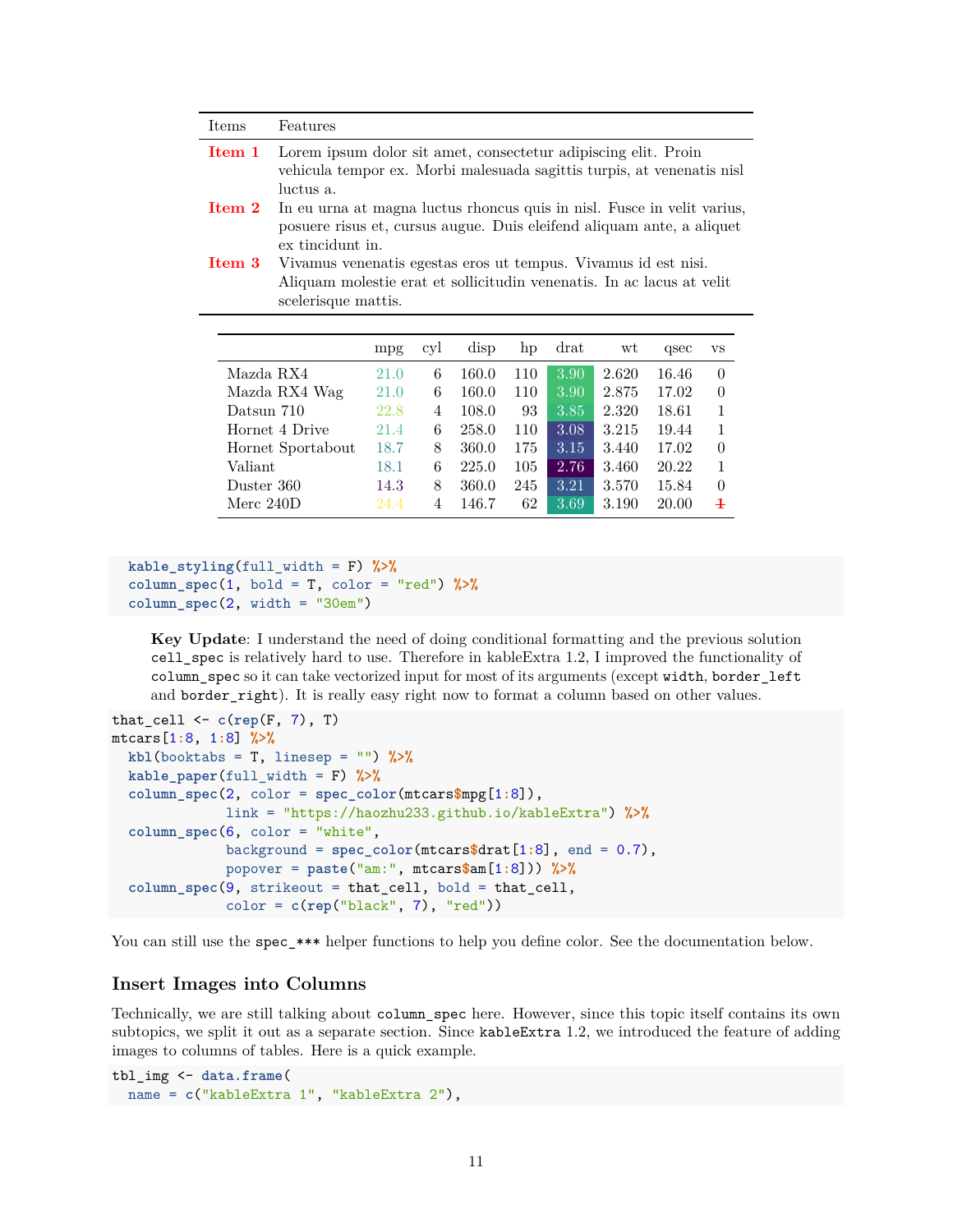

```
\log o = ""
\lambdatbl_img %>%
  kb1(booktabs = T) %>%
  kable_paper(full_width = F) %>%
  column_spec(2, image = "kableExtra_sm.png")
```
If you need to specify the size of the images, you need to do it through spec\_image.

```
tbl_img %>%
 kbl(booktabs = T) %>%
 kable_paper(full_width = F) %>%
  column_spec(2, image = spec_image(
   c("kableExtra_sm.png", "kableExtra_sm.png"), 50, 50))
```
kableExtra also provides a few inline plotting tools. Right now, there are spec\_hist, spec\_boxplot, and spec\_plot. One key feature is that by default, the limits of every subplots are fixed so you can compare across rows.

```
mpg_list <- split(mtcars$mpg, mtcars$cyl)
disp_list <- split(mtcars$disp, mtcars$cyl)
inline_plot \leq data.frame(cyl = c(4, 6, 8), mpg_box = "", mpg_hist = "",
                          mpg_line1 = "", mpg_line2 = "",
                          mpg\_points1 = "", mpg\_points2 = "", mpg\_poly = ""inline_plot %>%
 kbl(booktabs = TRUE) %>%
 kable_paper(full_width = FALSE) %>%
  column_spec(2, image = spec_boxplot(mpg_list)) %>%
  column_spec(3, image = spec_hist(mpg_list)) %>%
  column_spec(4, image = spec_plot(mpg_list, same_lim = TRUE)) %>%
  column_spec(5, image = spec_plot(mpg_list, same_lim = FALSE)) %>%
  column_spec(6, image = spec_plot(mpg_list, type = "p")) %>%
  column_spec(7, image = spec_plot(mpg_list, disp_list, type = "p")) %>%
```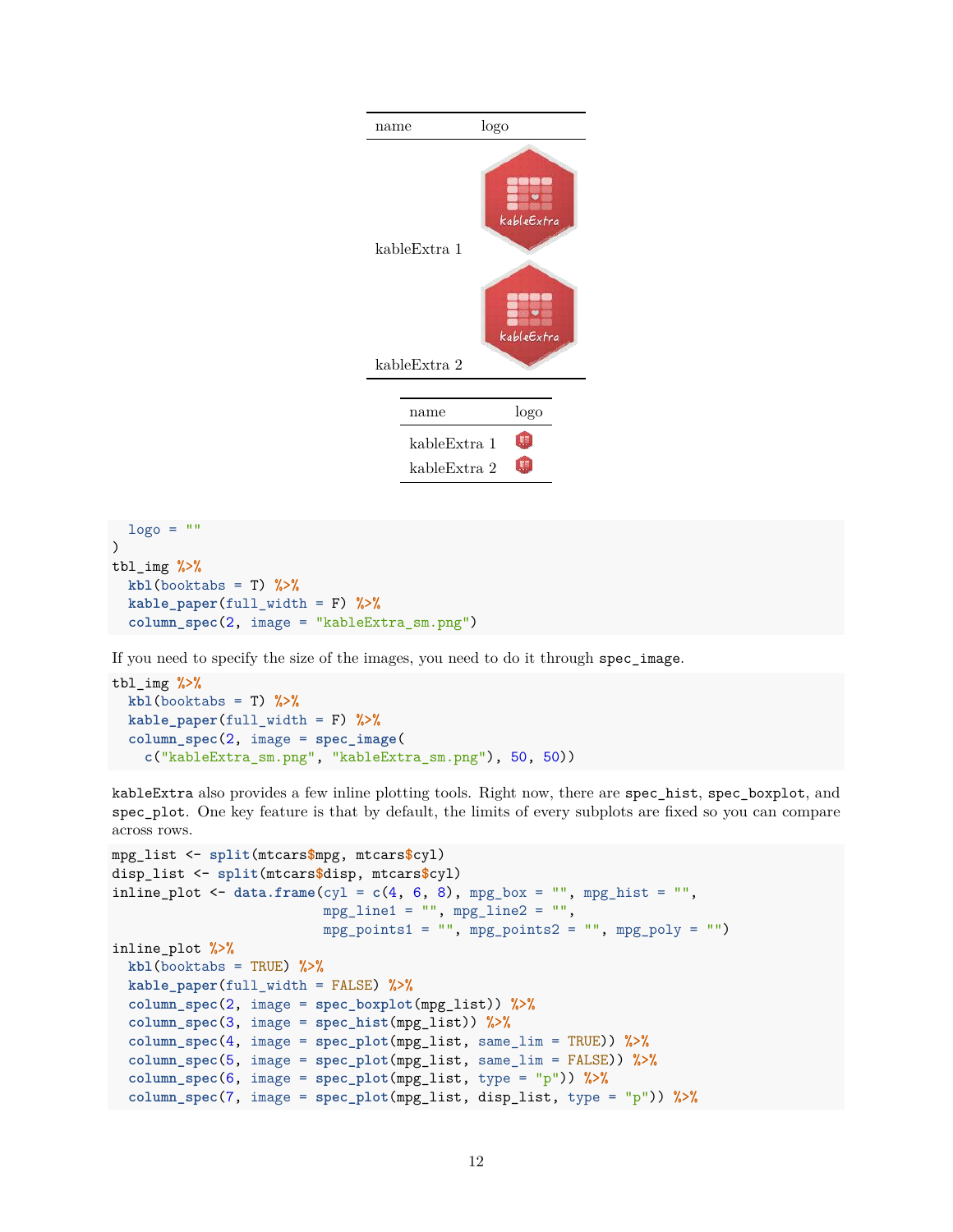| cyl             | $mpg_{\sim}box$          | mpg_hist                          | $mpg$ _line1 |                                    | $mpg$ _line2    |                     | mpg_points1 mpg_points2 | mpg poly |
|-----------------|--------------------------|-----------------------------------|--------------|------------------------------------|-----------------|---------------------|-------------------------|----------|
| $\overline{4}$  | $-$                      | $\mathsf{II}\mathsf{H}\mathsf{H}$ |              |                                    |                 | as the sta          | <b>STATISTICS</b>       |          |
| $6\phantom{.}6$ | ٠H                       | d                                 |              | <b>Section</b>                     |                 | the first company   | المواد                  |          |
| 8               | $\cdot$ +1 $\rightarrow$ | പ<br><b>ITT</b>                   |              |                                    |                 | San Francisco (Paul | 1 start                 |          |
|                 |                          |                                   |              |                                    |                 |                     |                         |          |
|                 |                          |                                   |              | Variable                           | Visualization   |                     |                         |          |
|                 |                          |                                   |              | var 1                              | $\mathcal{I}$ . | $+ +$               |                         |          |
|                 |                          |                                   |              | var2                               | وهبط            |                     |                         |          |
|                 |                          |                                   |              | $\ensuremath{\text{var}}\xspace$ 3 | ⊢⊷⊣             |                     |                         |          |

```
column_spec(8, image = spec_plot(mpg_list, polymin = 5))
```
There is also a spec\_pointrange function specifically designed for forest plots in regression tables. Of course, feel free to use it for other purposes.

```
coef_table <- data.frame(
 Variables = c("var 1", "var 2", "var 3"),
  Coefficients = c(1.6, 0.2, -2.0),
 Conf.Lower = c(1.3, -0.4, -2.5),
  Conf.Higher = c(1.9, 0.6, -1.4))
data.frame(
  Variable = coef_table$Variables,
 Visualization = ""
) %>%
 kb1(booktabs = T) %>%
 kable_classic(full_width = FALSE) %>%
  column_spec(2, image = spec_pointrange(
   x = coef_table$Coefficients,
   xmin = coef_table$Conf.Lower,
   xmax = coef_table$Conf.Higher,
   vline = 0)
   )
```
## <span id="page-12-0"></span>**Row spec**

Similar with column\_spec, you can define specifications for rows. Currently, you can either bold or italicize an entire row. Note that, similar to other row-related functions in kableExtra, for the position of the target row, you don't need to count in header rows or the group labeling rows.

```
kbl(dt, booktabs = T) %>%
  kable_styling("striped", full_width = F) %>%
  column_spec(7, border_left = T, bold = T) %>%
  row spec(1, \text{strikeout} = T) %>%
 row_spec(3:5, bold = T, color = "white", background = "black")
```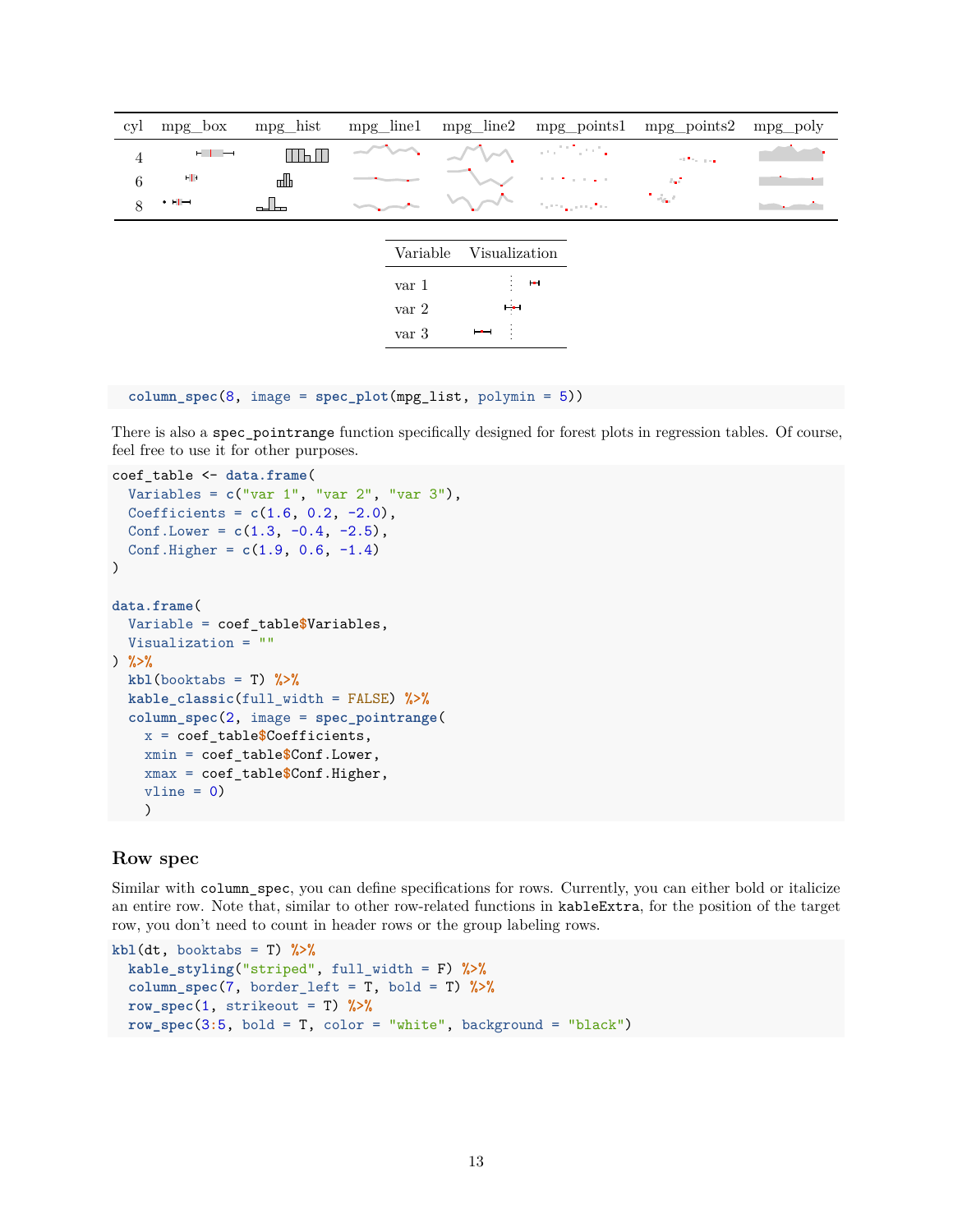|                   | mpg  | cyl                 | disp | hp       | drat | wt    |
|-------------------|------|---------------------|------|----------|------|-------|
| Mazda RX4         | 21.0 | 6                   | 460  | $\pm 10$ | 3.90 | 2.620 |
| Mazda RX4 Wag     | 21.0 | 6                   | 160  | 110      | 3.90 | 2.875 |
| Datsun 710        | 22.8 | $\mathbf{4}$        | 108  | 93       | 3.85 | 2.320 |
| Hornet 4 Drive    | 21.4 | 6                   | 258  | 110      | 3.08 | 3.215 |
| Hornet Sportabout | 18.7 | 8                   | 360  | 175      | 3.15 | 3.440 |
|                   |      |                     |      |          |      |       |
|                   |      |                     |      |          |      |       |
|                   | BDG  | $\hat{c}^{\hat{A}}$ | ivop | nP       | vai  | L     |
| Mazda RX4         | 21.0 | 6                   | 160  | 110      | 3.90 | 2.620 |
| Mazda RX4 Wag     | 21.0 | 6                   | 160  | 110      | 3.90 | 2.875 |
| Datsun 710        | 22.8 | $\overline{4}$      | 108  | 93       | 3.85 | 2.320 |
| Hornet 4 Drive    | 21.4 | 6                   | 258  | 110      | 3.08 | 3.215 |

#### <span id="page-13-0"></span>**Header Rows**

One special case of row spec is that you can specify the format of the header row via row spec(row = 0, ...).

```
kb1(dt, booktabs = T, align = "c") %kable_styling(latex_options = "striped", full_width = F) %>%
  row spec(0, \text{angle} = 45)
```
# <span id="page-13-1"></span>**Cell/Text Specification**

**Key Update: As said before, if you are using kableExtra 1.2+, you are now recommended to used column\_spec to do conditional formatting**.

Function cell\_spec is introduced in version 0.6.0 of kableExtra. Unlike column\_spec and row\_spec, **this function is designed to be used before the data.frame gets into the kable function**. Comparing with figuring out a list of 2 dimensional indexes for targeted cells, this design is way easier to learn and use, and it fits perfectly well with dplyr's mutate and summarize functions. With this design, there are two things to be noted: \* Since cell spec generates raw HTML or LaTeX code, make sure you remember to put escape  $=$  FALSE in kable. At the same time, you have to escape special symbols including % manually by yourself  $*$ cell\_spec needs a way to know whether you want html or latex. You can specify it locally in function or globally via the options(knitr.table.format = "latex") method as suggested at the beginning. If you don't provide anything, this function will output as HTML by default.

Currently, cell\_spec supports features including bold, italic, monospace, text color, background color, align, font size & rotation angle. More features may be added in the future. Please see function documentations as reference.

# <span id="page-13-2"></span>**Conditional logic**

It is very easy to use cell\_spec with conditional logic. Here is an example.

```
cs_dt <- mtcars[1:10, 1:2]
cs_dt$car = row.names(cs_dt)
row.names(cs_dt) <- NULL
cs_dt$mpg = cell_spec(cs_dt$mpg, color = ifelse(cs_dt$mpg > 20, "red", "blue"))
cs_dt$cyl = cell_spec(
 cs_dt$cyl, color = "white", align = "c", angle = 45,
```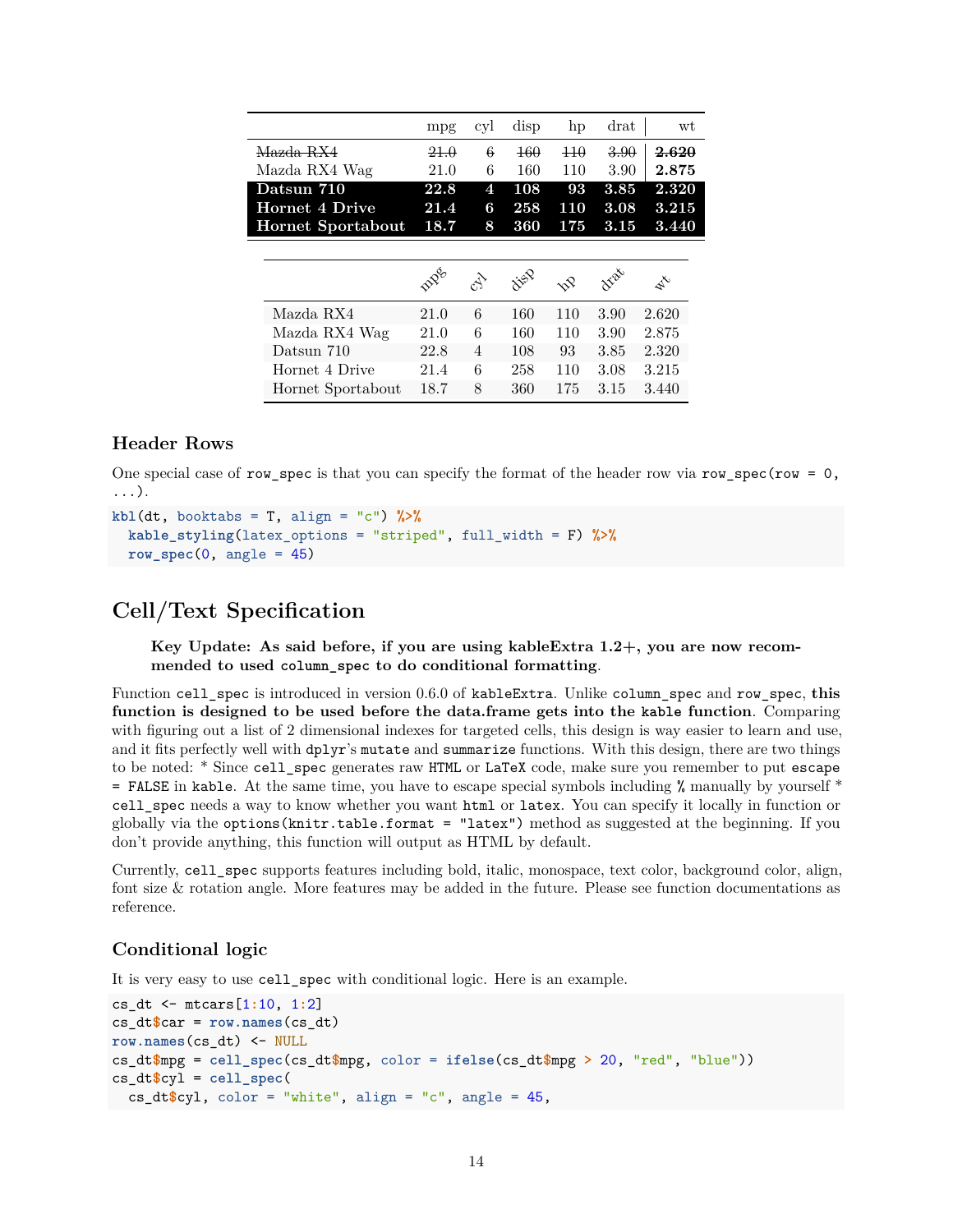| car               | mpg  | cyl      |
|-------------------|------|----------|
| Mazda RX4         | 21   | $\zeta$  |
| Mazda RX4 Wag     | 21   | $\zeta$  |
| Datsun 710        | 22.8 | $\alpha$ |
| Hornet 4 Drive    | 21.4 | $\zeta$  |
| Hornet Sportabout | 18.7 | $\Theta$ |
| Valiant           | 18.1 | $\zeta$  |
| Duster 360        | 14.3 | $\Theta$ |
| Merc $240D$       | 24.4 | Dr       |
| Merc 230          | 22.8 | ℕ        |
| Merc 280          | 19.2 | $\zeta$  |

```
background = factor(cs_dt$cyl, c(4, 6, 8), c("#666666", "#999999", "#BBBBBB")))
cs_dt <- cs_dt[c("car", "mpg", "cyl")]
kbl(cs_dt, booktabs = T, escape = F) %>%
 kable_paper("striped", full_width = F)
# You can also do this with dplyr and use one pipe from top to bottom
# mtcars[1:10, 1:2] %>%
# mutate(
# car = row.names(.),
# mpg = cell_spec(mpg, "html", color = ifelse(mpg > 20, "red", "blue")),
# cyl = cell_spec(cyl, "html", color = "white", align = "c", angle = 45,
# background = factor(cyl, c(4, 6, 8),
# c("#666666", "#999999", "#BBBBBB")))
# ) %>%
# select(car, mpg, cyl) %>%
# kbl(format = "html", escape = F) %>%
# kable_styling("striped", full_width = F)
```
## <span id="page-14-1"></span><span id="page-14-0"></span>**Visualize data with Viridis Color**

This package also comes with a few helper functions, including  $spec\_{color}.\text{color}, spec\_{font}.\text{size} \& spec\_{angle\}\text{angle}.$ These functions can rescale continuous variables to certain scales. For example, function spec\_color would map a continuous variable to any [viridis color palettes.](https://CRAN.R-project.org/package=viridisLite) It offers a very visually impactful representation in a tabular format.

```
vs_dt <- iris[1:10, ]
vs_dt[1:4] <- lapply(vs_dt[1:4], function(x) {
    cell\_spec(x, bold = T,color = spec\_color(x, end = 0.9),
              font_size = spec_font_size(x))
})
vs\_dt[5] <- cell\_spec(vs\_dt[[5]], color = "white", bold = T,
   background = spec\_color(1:10, end = 0.9, option = "A", direction = -1))kbl(vs_dt, booktabs = T, escape = F, align = "c") %>%
 kable_classic("striped", full_width = F)
# Or dplyr ver
# iris[1:10, ] %>%
# mutate_if(is.numeric, function(x) {
```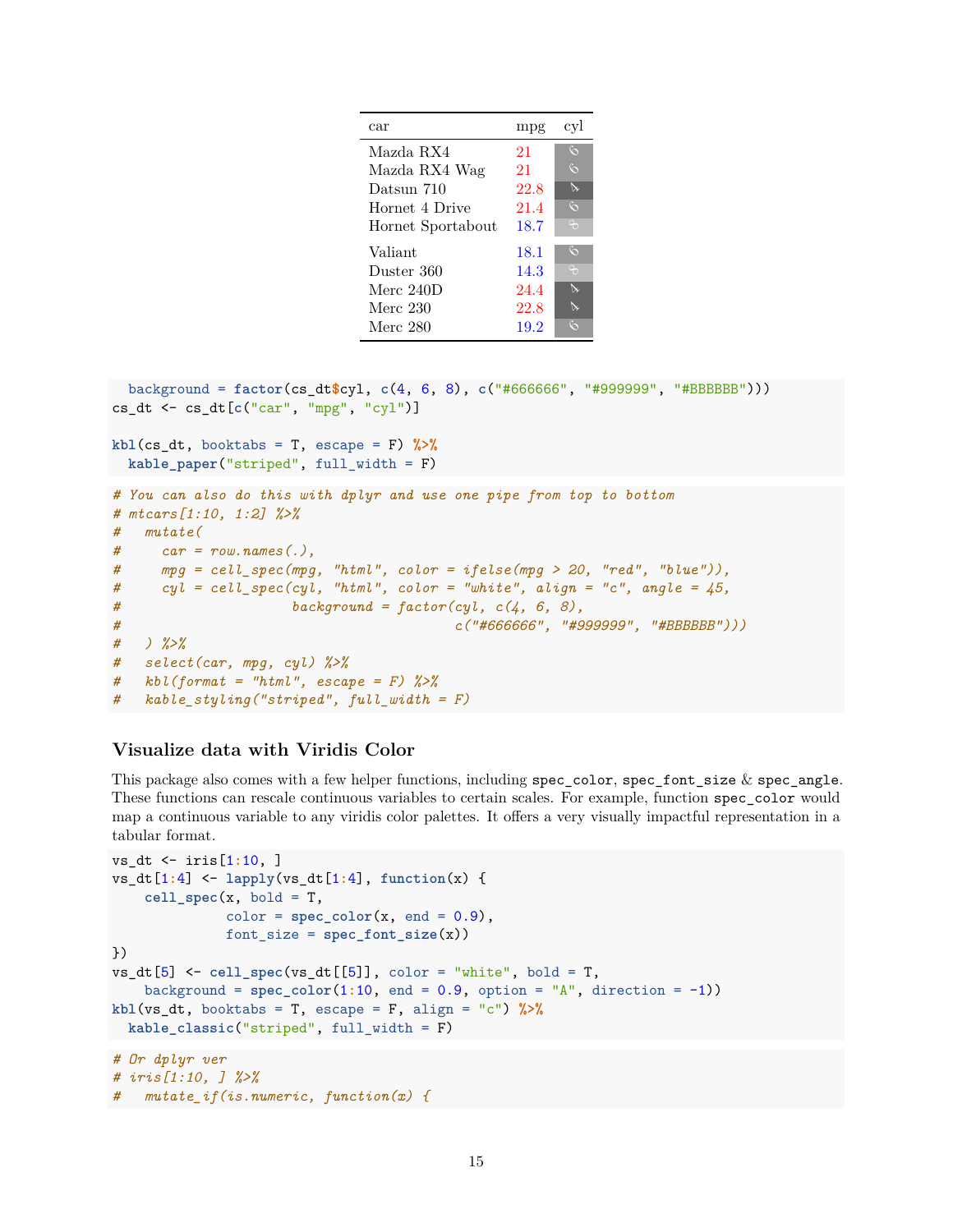| Sepal.Length | Sepal.Width | Petal.Length | Petal. Width | <b>Species</b> |
|--------------|-------------|--------------|--------------|----------------|
| 5.1          | 3.5         | 1.4          | 0.2          | setosa         |
| 4.9          | 3           | 1.4          | 0.2          | setosa         |
| 4.7          | 3.2         | 1.3          | 0.2          | setosa         |
| 4.6          | 3.1         | $1.5\,$      | 0.2          | setosa         |
| 5            | 3.6         | 1.4          | 0.2          | setosa         |
| 5.4          | 3.9         | 1.7          | 0.4          | setosa         |
| 4.6          | 3.4         | 1.4          | 0.3          | setosa         |
| $\mathbf 5$  | 3.4         | 1.5          | 0.2          | setosa         |
| 4.4          | 2.9         | 1.4          | 0.2          | setosa         |
| 4.9          | 3.1         | 1.5          | 0.1          | setosa         |

```
# cell_spec(x, bold = T,
# color = spec_color(x, end = 0.9),
# font_size = spec_font_size(x))
# }) %>%
# mutate(Species = cell_spec(
# Species, color = "white", bold = T,
# background = spec_color(1:10, end = 0.9, option = "A", direction = -1)
# )) %>%
# kable(escape = F, align = "c") %>%
# kable_styling(c("striped", "condensed"), full_width = F)
```
# <span id="page-15-0"></span>**Text Specification**

If you check the results of cell\_spec, you will find that this function does nothing more than wrapping the text with appropriate HTML/LaTeX formatting syntax. The result of this function is just a vector of character strings. As a result, when you are writing a rmarkdown document or write some text in shiny apps, if you need extra markups other than **bold** or *italic*, you may use this function to color, change font

size or  $x^{\alpha^{k}}$ your text.

An aliased function text\_spec is also provided for a more literal writing experience. The only difference is that in LaTeX, unless you specify latex\_background\_in\_cell = FALSE (default is TRUE) in cell\_spec, it will define cell background color as  $\celloch{f}$ , which doesn't work outside of a table, while for text spec, the default value for latex\_background\_in\_cell is FALSE.

```
sometext <- strsplit(paste0(
  "You can even try to make some crazy things like this paragraph. ",
  "It may seem like a useless feature right now but it's so cool ",
  "and nobody can resist. ; )"
), " ') [[1]]
text_formatted <- paste(
  text_spec(sometext, color = spec_color(1:length(sometext), end = 0.9),
            font_size = spec_font_size(1:length(sometext), begin = 5, end = 20)),
 collapse = " "")
```
*# To display the text, type `r text\_formatted` outside of the chunk*

You can even try to make some crazy things like this paragraph. It may seem like a useless feature right now but it's so cool and nobody can resist. ;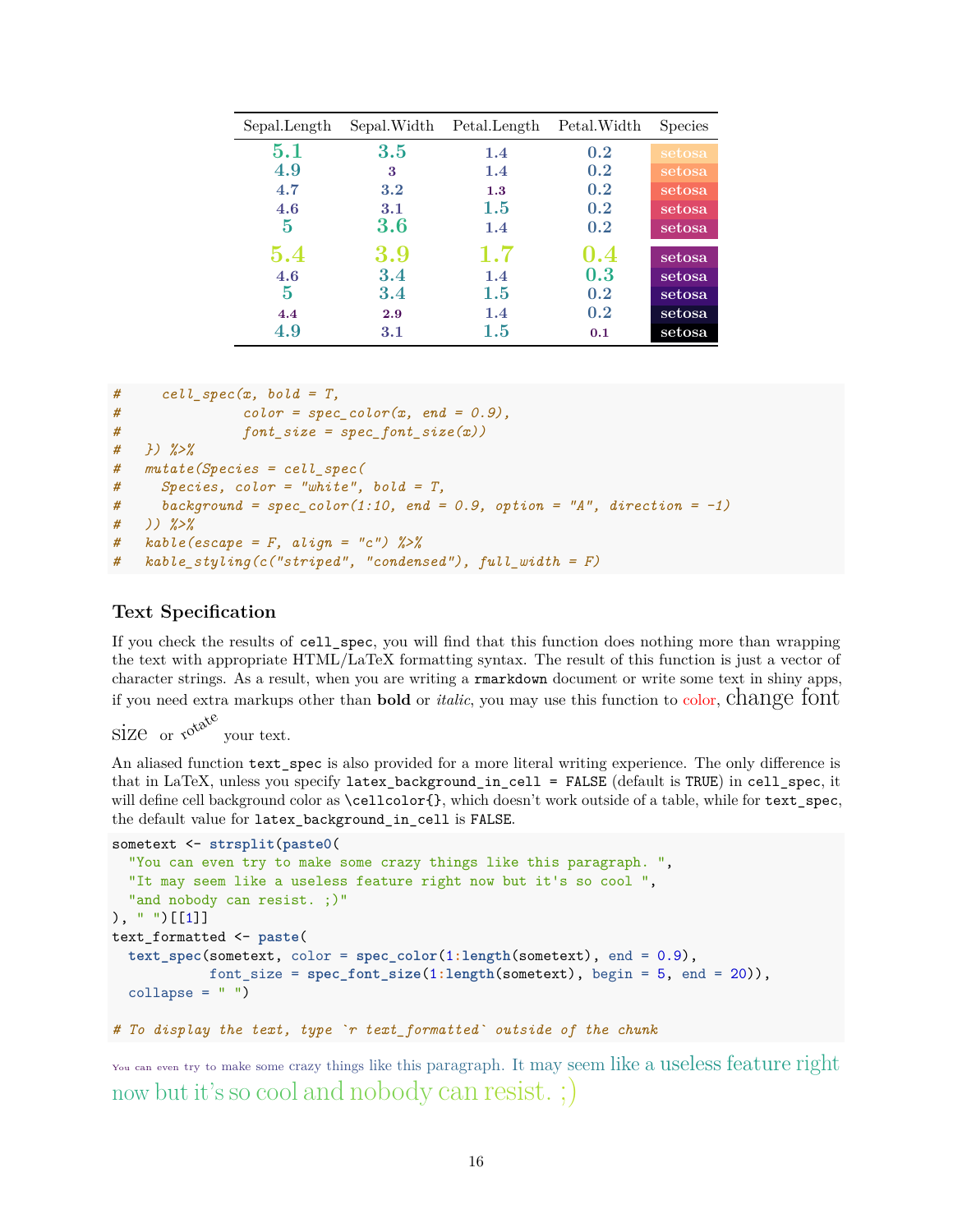|                   | Group 1 |     | Group 2 |     | Group 3 |       |
|-------------------|---------|-----|---------|-----|---------|-------|
|                   | mpg     | cvl | disp    | hp  | $drat$  | wt    |
| Mazda RX4         | 21.0    | 6   | 160     | 110 | 3.90    | 2.620 |
| Mazda RX4 Wag     | 21.0    | 6   | 160     | 110 | 3.90    | 2.875 |
| Datsun 710        | 22.8    | 4   | 108     | 93  | 3.85    | 2.320 |
| Hornet 4 Drive    | 21.4    | 6   | 258     | 110 | 3.08    | 3.215 |
| Hornet Sportabout | 18.7    | 8   | 360     | 175 | 3.15    | 3.440 |

|                   | Group 6 |         |         |     |         |       |  |  |
|-------------------|---------|---------|---------|-----|---------|-------|--|--|
|                   |         | Group 4 | Group 5 |     |         |       |  |  |
|                   | Group 1 |         | Group 2 |     | Group 3 |       |  |  |
|                   | mpg     | cyl     | disp    | hp  | drat    | wt    |  |  |
| Mazda RX4         | 21.0    | 6       | 160     | 110 | 3.90    | 2.620 |  |  |
| Mazda RX4 Wag     | 21.0    | 6       | 160     | 110 | 3.90    | 2.875 |  |  |
| Datsun 710        | 22.8    | 4       | 108     | 93  | 3.85    | 2.320 |  |  |
| Hornet 4 Drive    | 21.4    | 6       | 258     | 110 | 3.08    | 3.215 |  |  |
| Hornet Sportabout | 18.7    | 8       | 360     | 175 | 3.15    | 3.440 |  |  |

# <span id="page-16-0"></span>**Grouped Columns / Rows**

## <span id="page-16-1"></span>**Add header rows to group columns**

Tables with multi-row headers can be very useful to demonstrate grouped data. To do that, you can pipe your kable object into add\_header\_above(). The header variable is supposed to be a named character with the names as new column names and values as column span. For your convenience, if column span equals to 1, you can ignore the  $=1$  part so the function below can be written as 'add\_header\_above(c(" ","Group 1"  $=$ 2, "Group  $2" = 2$ , "Group  $3" = 2$ ).

```
kbl(dt, booktabs = T) %>%
  kable_styling() %>%
  add_header_above(c(" " = 1, "Group 1" = 2, "Group 2" = 2, "Group 3" = 2))
```
In fact, if you want to add another row of header on top, please feel free to do so. Also, since kableExtra 0.3.0, you can specify bold  $\&$  italic as you do in row\_spec().

```
kb1(dt, booktabs = T) %>%
  kable_styling(latex_options = "striped") %>%
  add_header_above(c(" ", "Group 1" = 2, "Group 2" = 2, "Group 3" = 2)) %>%
  add_header_above(c(" ", "Group 4" = 4, "Group 5" = 2)) %>%
  add_header_above(c(" ", "Group 6" = 6), bold = T, italic = T)
```
## <span id="page-16-2"></span>**Group rows via labeling**

Sometimes we want a few rows of the table being grouped together. They might be items under the same topic (e.g., animals in one species) or just different data groups for a categorical variable (e.g., age  $< 40$ , age  $>$  40). With the function pack\_rows/group\_rows() in kableExtra, this kind of task can be completed in one line. Please see the example below. Note that when you count for the start/end rows of the group, you don't need to count for the header rows nor other group label rows. You only need to think about the row numbers in the "original R dataframe".

```
kbl(mtcars[1:10, 1:6], caption = "Group Rows", booktabs = T) %>%
  kable_styling() %>%
```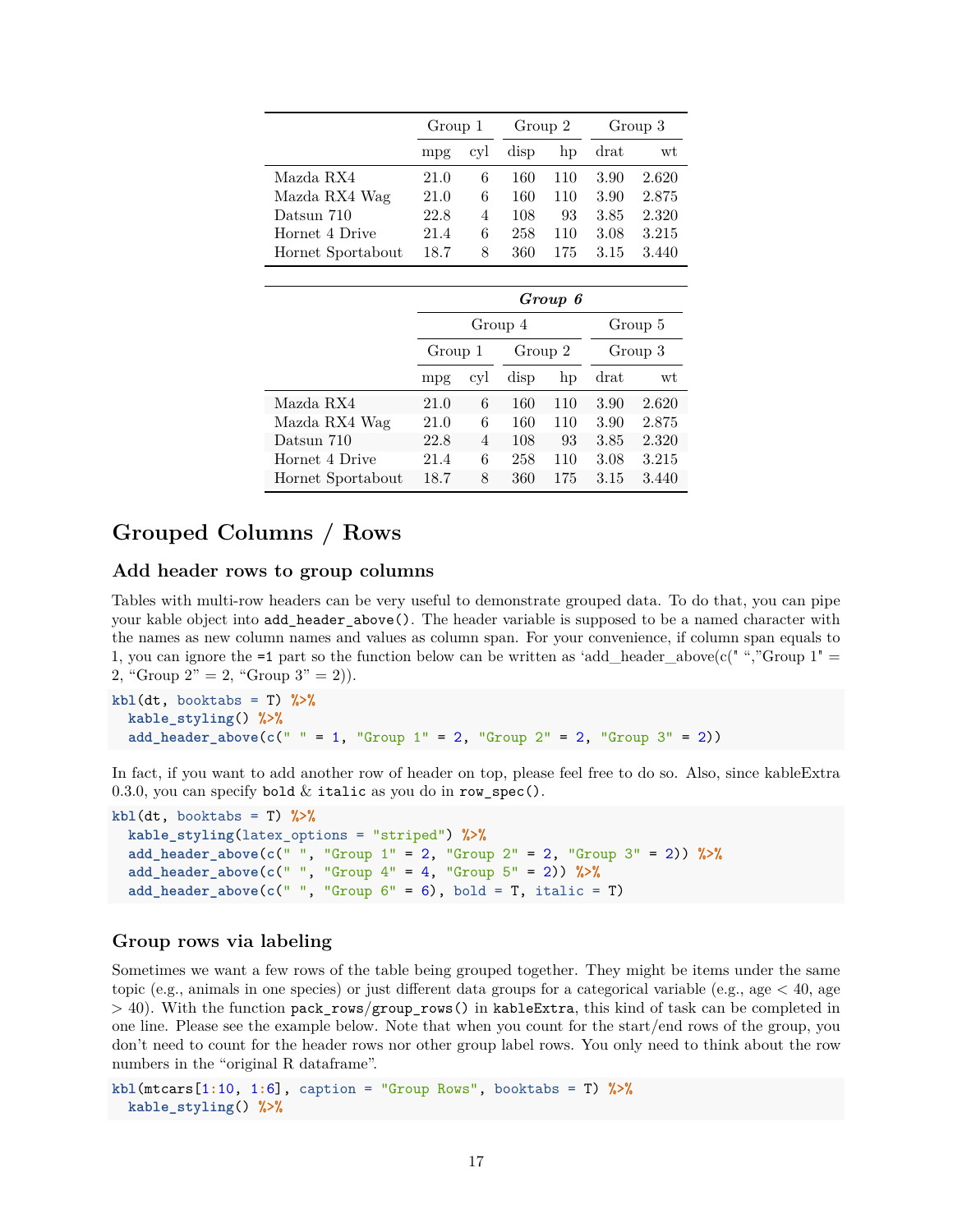|                   | mpg  | cyl            | disp  | hp  | $drat$ | wt    |
|-------------------|------|----------------|-------|-----|--------|-------|
| Mazda RX4         | 21.0 | 6              | 160.0 | 110 | 3.90   | 2.620 |
| Mazda RX4 Wag     | 21.0 | 6              | 160.0 | 110 | 3.90   | 2.875 |
| Datsun 710        | 22.8 | 4              | 108.0 | 93  | 3.85   | 2.320 |
| Group 1           |      |                |       |     |        |       |
| Hornet 4 Drive    | 21.4 | 6              | 258.0 | 110 | 3.08   | 3.215 |
| Hornet Sportabout | 18.7 | 8              | 360.0 | 175 | 3.15   | 3.440 |
| Valiant           | 18.1 | 6              | 225.0 | 105 | 2.76   | 3.460 |
| Duster 360        | 14.3 | 8              | 360.0 | 245 | 3.21   | 3.570 |
| Group 2           |      |                |       |     |        |       |
| Merc $240D$       | 24.4 | 4              | 146.7 | 62  | 3.69   | 3.190 |
| Merc 230          | 22.8 | $\overline{4}$ | 140.8 | 95  | 3.92   | 3.150 |
| Merc 280          | 19.2 | 6              | 167.6 | 123 | 3.92   | 3.440 |

Table 3: Group Rows

```
pack_rows("Group 1", 4, 7) %>%
pack_rows("Group 2", 8, 10)
```
In case some users need it, you can define your own gapping spaces between the group labeling row and previous rows. The default value is 0.5em.

```
kb1(dt, booktabs = T) %>%
 pack_rows("Group 1", 4, 5, latex_gap_space = "2em")
```

|               |      |                | mpg cyl disp hp drat |  | wt                 |
|---------------|------|----------------|----------------------|--|--------------------|
| Mazda RX4     | 21.0 | 6.             |                      |  | 160 110 3.90 2.620 |
| Mazda RX4 Wag | 21.0 | 6.             |                      |  | 160 110 3.90 2.875 |
| Datsun 710    | 22.8 | $\overline{4}$ | 108                  |  | 93 3.85 2.320      |

#### **Group 1**

| Hornet 4 Drive                              |  |  | 21.4 6 258 110 3.08 3.215 |
|---------------------------------------------|--|--|---------------------------|
| Hornet Sportabout 18.7 8 360 175 3.15 3.440 |  |  |                           |

If you prefer to build multiple groups in one step, you can use the short-hand index option. Basically, you can use it in the same way as you use add\_header\_above. However, since group\_row only support one layer of grouping, you can't add multiple layers of grouping header as you can do in add\_header\_above.

```
kbl(mtcars[1:10, 1:6], caption = "Group Rows", booktabs = T) %>%
 kable_styling() %>%
 pack_{rows}(index = c(" " = 3, "Group 1" = 4, "Group 2" = 3))# Not evaluated. The code above should have the same result as the first example in this section.
```
Note that kable has a relatively special feature to handle align and it may bring troubles to you if you are not using it correctly. In the documentation of the align argument of kable, it says:

If length(align)  $= 1$ . I., the string will be expanded to a vector of individual letters, e.g. 'clc' becomes c('c', 'l', 'c'), **unless the output format is LaTeX**.

For example,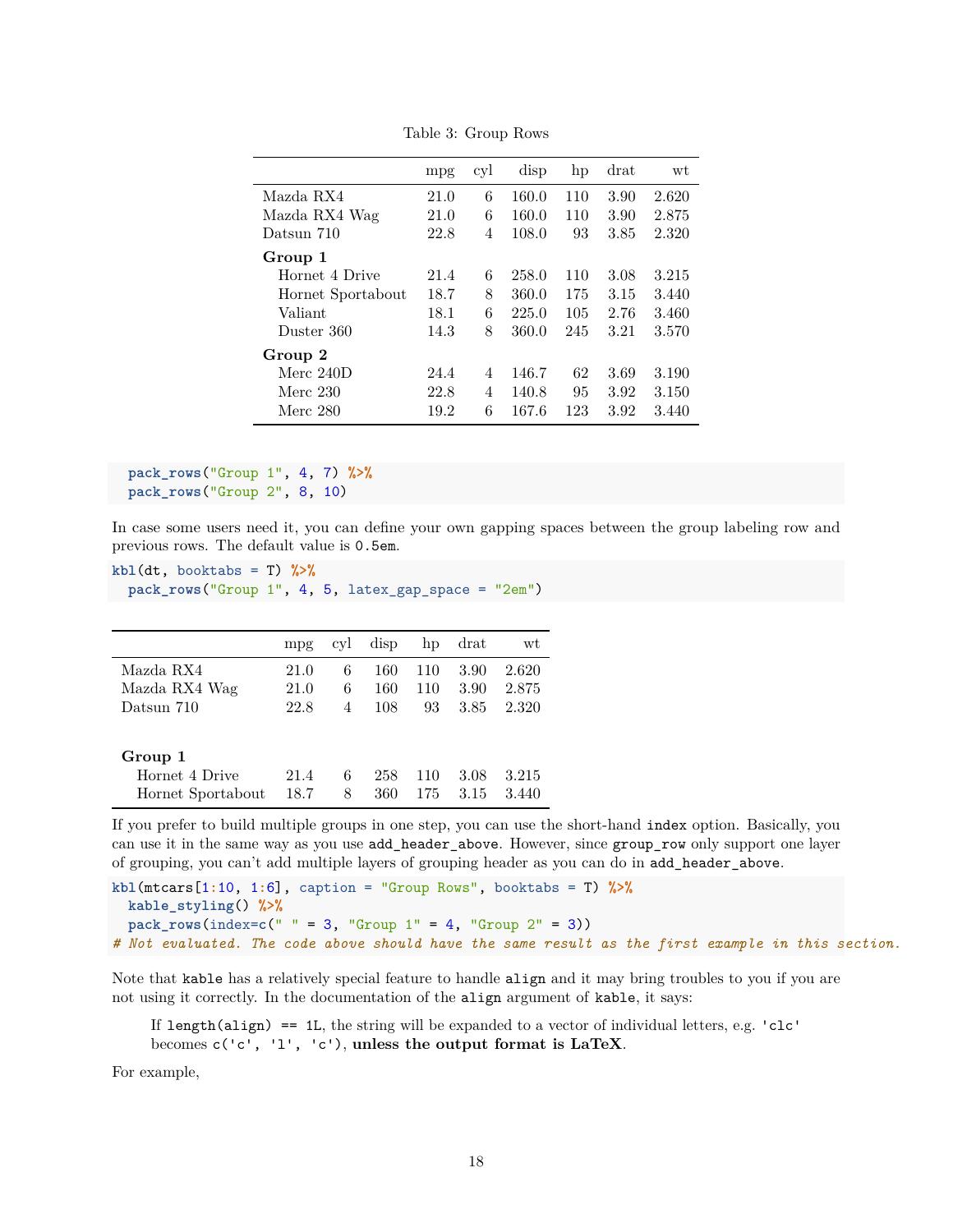```
kbl(mtcars[1:2, 1:2], align = c("cl"))
# \begin{tabular}{l|cl|cl} # Note the column alignment here
# \hline
# & mpg & cyl\\
# ...
```
LaTeX, somehow shows surprisingly high tolerance on that, which is quite unusual. As a result, it won't throw an error if you are just using kable to make some simple tables. However, when you use kableExtra to make some advanced modification, it will start to throw some bugs. As a result, please try to form a habit of using a vector in the align argument for kable (tip: you can use rep function to replicate elements. For example,  $c("c", rep("1", 10))).$ 

## <span id="page-18-0"></span>**Row indentation**

Unlike  $pack\_rows()$ , which will insert a labeling row, sometimes we want to list a few sub groups under a total one. In that case, add\_indent() is probably more appropriate.

```
kb1(dt, booktabs = T) %>%
 add_indent(c(1, 3, 5))
```

|                   | mpr  | cyl | disp |     | hp drat | wt    |
|-------------------|------|-----|------|-----|---------|-------|
| Mazda RX4         | 21.0 | 6   | 160  | 110 | 3.90    | 2.620 |
| Mazda RX4 Wag     | 21.0 | 6   | 160  | 110 | 3.90    | 2.875 |
| Datsun 710        | 22.8 | 4   | 108  | 93  | 3.85    | 2.320 |
| Hornet 4 Drive    | 21.4 | 6   | 258  | 110 | 3.08    | 3.215 |
| Hornet Sportabout | 18.7 | 8   | 360  | 175 | 3.15    | 3.440 |

You can also specify the width of the indentation by the level\_of\_indent option. At the same time, if you want to indent every column, you can choose to turn on all\_cols. Note that if a column is right aligned, you probably won't be able to see the effect.

**kbl**(dt, booktabs = T, align = "l") **%>%**  $add\_indent(c(1, 3, 5), level_of_index = 2, all_cols = T)$ 

|                   | mpg  | CVI |   | disp | hp  | $drat$ | wt    |
|-------------------|------|-----|---|------|-----|--------|-------|
| Mazda RX4         | 21.0 |     | b | 160  | 110 | 3.90   | 2.620 |
| Mazda RX4 Wag     | 21.0 | n   |   | 160  | 110 | 3.90   | 2.875 |
| Datsun 710        | 22.8 |     |   | 108  | 93  | 3.85   | 2.320 |
| Hornet 4 Drive    | 21.4 |     |   | 258  | 110 | 3.08   | 3.215 |
| Hornet Sportabout | 18.7 |     | 8 | 360  | 175 | 3.15   | 3.440 |

## <span id="page-18-1"></span>**Group rows via multi-row cell**

Function pack\_rows is great for showing simple structural information on rows but sometimes people may need to show structural information with multiple layers. When it happens, you may consider using collapse\_rows instead, which will put repeating cells in columns into multi-row cells.

In LaTeX, collapse\_rows adds some extra hlines to help differentiate groups. You can customize this behavior using the latex hline argument. You can choose from full (default), major and none. Vertical alignment of cells is controlled by the valign option. You can choose from "top", "middle"(default) and "bottom". Be cautious that the vertical alignment option was only introduced in multirow in 2016. If you are using a legacy LaTeX distribution, you will run into trouble if you set valign to be either "top" or "bottom".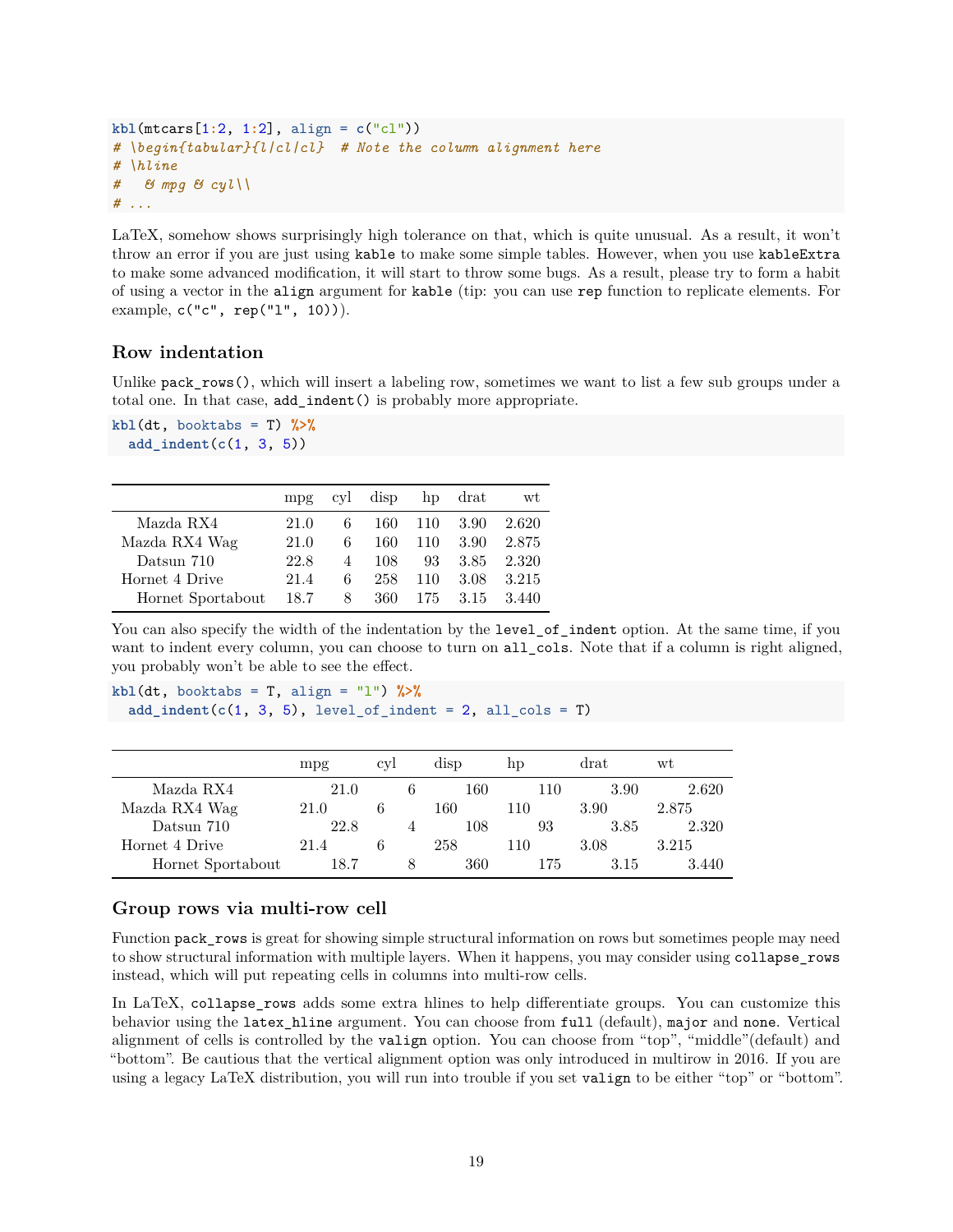| collapse_rows_dt <- data.frame( $C1 = c$ (rep("a", 10), rep("b", 5)),                     |
|-------------------------------------------------------------------------------------------|
| $C2 = c(\text{rep}("c", 7), \text{rep}("d", 3), \text{rep}("c", 2), \text{rep}("d", 3)),$ |
| $C3 = 1:15$ ,                                                                             |
| $C4 = sample(c(0,1), 15, replace = TRUE))$                                                |
| kbl(collapse_rows_dt, booktabs = T, align = "c") $\frac{1}{2}\$                           |
| column_spec(1, bold=T) $\frac{1}{2}$                                                      |
| collapse_rows(columns = $1:2$ , latex_hline = "major", valign = "middle")                 |

| C1          | $\rm{C2}$ | C <sub>3</sub>                        | C4               |
|-------------|-----------|---------------------------------------|------------------|
|             |           | $\mathbf 1$                           | $\overline{0}$   |
|             |           | $\overline{2}$                        | $\mathbf 1$      |
|             |           | 3                                     | $\mathbf 1$      |
|             | C         | $\overline{4}$                        | $\boldsymbol{0}$ |
|             |           | $\overline{5}$                        | $\mathbf{1}$     |
|             | a         | 6                                     | $\mathbf{1}$     |
|             |           | $\begin{array}{c} 7 \\ 8 \end{array}$ | $\mathbf{1}$     |
|             |           |                                       | $\mathbf{1}$     |
|             | d         | 9                                     | $\overline{0}$   |
|             |           | 10                                    | $\mathbf{1}$     |
|             |           | 11                                    | $\boldsymbol{0}$ |
|             | C         | 12                                    | $\overline{0}$   |
| $\mathbf b$ |           | 13                                    | $\mathbf{1}$     |
|             | d         | 14                                    | $\mathbf 1$      |
|             |           | 15                                    | $\mathbf 1$      |

Right now, you can't automatically make striped rows based on collapsed rows but you can do it manually via the extra\_latex\_after option in row\_spec. This feature is not officially supported. I'm only document it here if you want to give it a try.

```
kbl(collapse_rows_dt[-1], align = "c", booktabs = T) %>%
  column_spec(1, bold = T, width = "5em") %>%
  row_spec(c(1:7, 11:12) - 1, extra_latex_after = "\\rowcolor{gray!6}") %>%
  collapse_rows(1, latex_hline = "none")
```

| $_{\rm C2}$ | C3             | C <sub>4</sub>   |
|-------------|----------------|------------------|
|             | $\mathbf{1}$   | $\overline{0}$   |
|             |                | $\mathbf{1}$     |
|             | $\frac{2}{3}$  | $\mathbf{1}$     |
| $\mathbf c$ | $\overline{4}$ | $\overline{0}$   |
|             | $\overline{5}$ | $\overline{1}$   |
|             | $\overline{6}$ | $\mathbf{1}$     |
|             | $\overline{7}$ | $\mathbf{1}$     |
|             | 8              | $\mathbf 1$      |
| $\mathbf d$ | 9              | $\boldsymbol{0}$ |
|             | 10             | $\mathbf{1}$     |
|             | 11             | $\overline{0}$   |
| $\mathbf c$ | 12             | $\overline{0}$   |
|             | 13             | $\mathbf 1$      |
| $\mathbf d$ | 14             | $\mathbf{1}$     |
|             | 15             | $\mathbf{1}$     |

When there are too many layers, sometimes the table can become too wide. You can choose to stack the first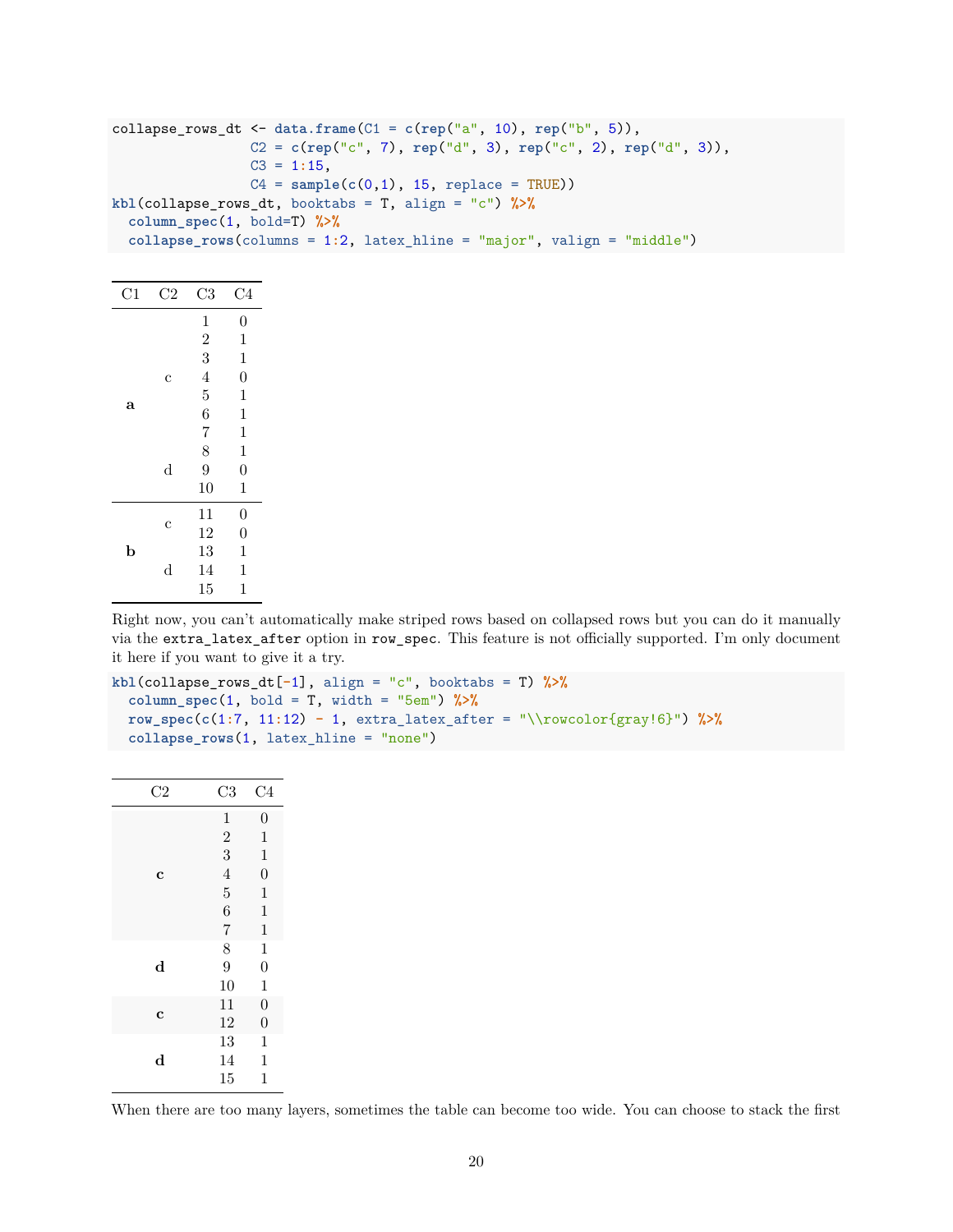few layers by setting row\_group\_label\_position to stack.

```
collapse_rows_dt <- expand.grid(
  District = sprintf('District %s', c('1', '2')),
  City = sprintf('City %s', c('1', '2')),
 State = sprintf('State %s', c('a', 'b')),
 Country = sprintf('Country with a long name %s', c('A', 'B'))
)
collapse_rows_dt <- collapse_rows_dt[c("Country", "State", "City", "District")]
collapse_rows_dt$C1 = rnorm(nrow(collapse_rows_dt))
collapse_rows_dt$C2 = rnorm(nrow(collapse_rows_dt))
kbl(collapse_rows_dt,
      booktabs = T, align = "c", linesep = '') %>%
  collapse_rows(1:3, row_group_label_position = 'stack')
```

|                            | City              | District                   | C1           | C <sub>2</sub> |  |  |  |  |  |
|----------------------------|-------------------|----------------------------|--------------|----------------|--|--|--|--|--|
| Country with a long name A |                   |                            |              |                |  |  |  |  |  |
| State a                    |                   |                            |              |                |  |  |  |  |  |
|                            | City <sub>1</sub> | District 1                 | $-1.6009984$ | 1.5063978      |  |  |  |  |  |
|                            |                   | District 2                 | 1.3643584    | $-0.5016738$   |  |  |  |  |  |
|                            | City 2            | District 1                 | 1.5661434    | 1.3198837      |  |  |  |  |  |
|                            |                   | District 2                 | $-0.3135909$ | 1.1218030      |  |  |  |  |  |
| State b                    |                   |                            |              |                |  |  |  |  |  |
|                            | City 1            | District 1                 | $-1.7676413$ | $-1.2162190$   |  |  |  |  |  |
|                            |                   | District 2                 | $-0.6894153$ | 0.6775092      |  |  |  |  |  |
|                            | City 2            | District 1                 | $-0.4019718$ | $-0.5958725$   |  |  |  |  |  |
|                            |                   | District 2                 | 0.3004162    | 1.0389397      |  |  |  |  |  |
|                            |                   | Country with a long name B |              |                |  |  |  |  |  |
| State a                    |                   |                            |              |                |  |  |  |  |  |
|                            | City 1            | District 1                 | $-0.3699559$ | 0.4057998      |  |  |  |  |  |
|                            |                   | District 2                 | 0.0357196    | $-1.0738013$   |  |  |  |  |  |
|                            | City 2            | District 1                 | $-0.3930404$ | 1.2556722      |  |  |  |  |  |
|                            |                   | District 2                 | 1.4495112    | $-1.8117765$   |  |  |  |  |  |
| State b                    |                   |                            |              |                |  |  |  |  |  |
|                            | City <sub>1</sub> | District 1                 | $-0.3477685$ | 0.8203203      |  |  |  |  |  |
|                            |                   | District 2                 | $-0.4153210$ | 0.6679733      |  |  |  |  |  |
|                            | City 2            | District 1                 | $-0.8841004$ | 0.2596541      |  |  |  |  |  |
|                            |                   | District 2                 | 0.6434297    | 0.3903011      |  |  |  |  |  |

To better distinguish different layers, you can format the each layer using row\_group\_label\_fonts. You can also customize the hlines to better differentiate groups.

```
row_group_label_fonts <- list(
 list(bold = T, italic = T),list(bold = F, italic = F))
```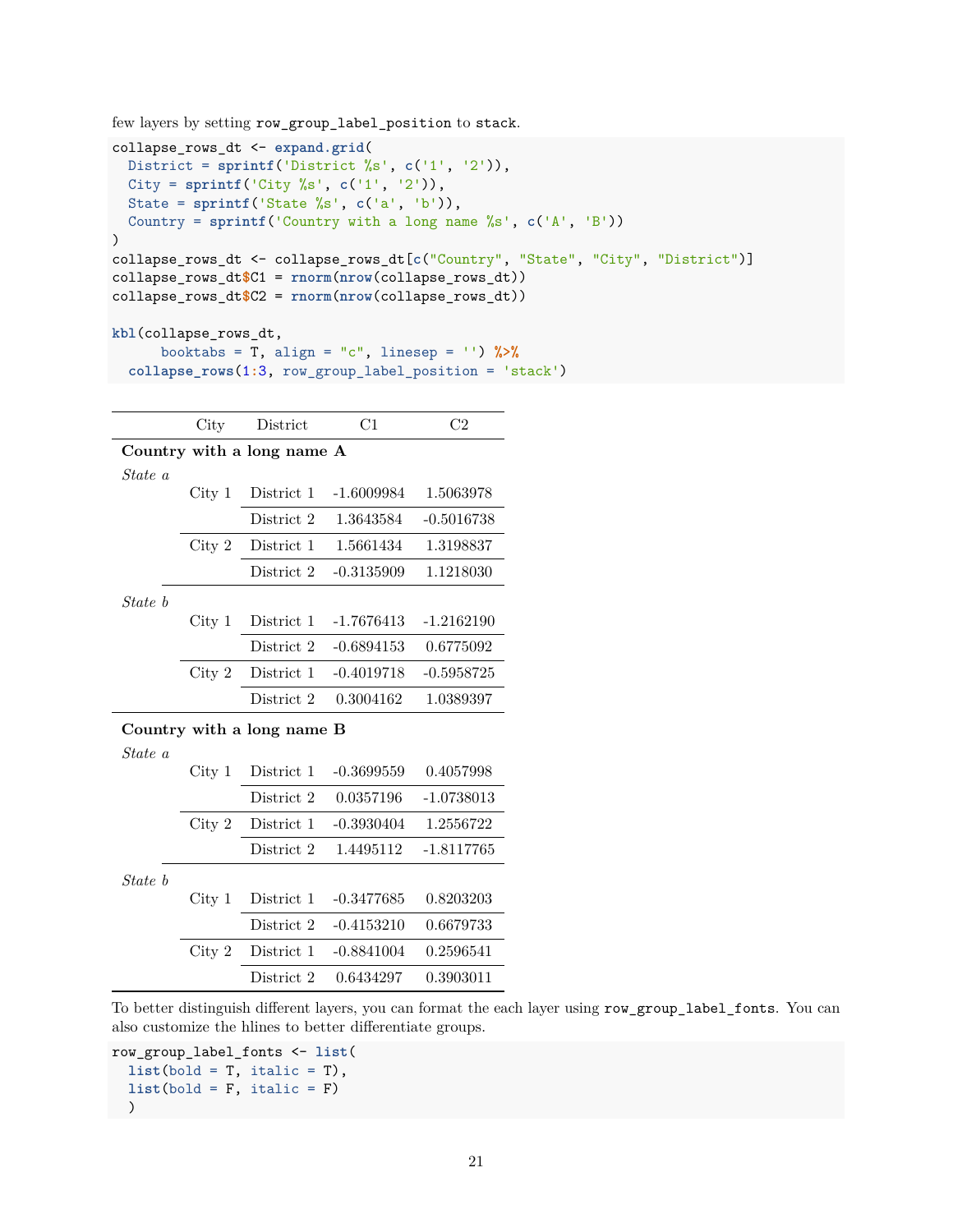```
kbl(collapse_rows_dt,
                     booktabs = T, align = "c", linesep = '') %>%
  column_spec(1, bold=T) %>%
  collapse_rows(1:3, latex_hline = 'custom', custom_latex_hline = 1:3,
                row_group_label_position = 'stack',
                row_group_label_fonts = row_group_label_fonts)
```

|                            | City   | District   | C1           | $_{\rm C2}$  |  |  |  |  |  |
|----------------------------|--------|------------|--------------|--------------|--|--|--|--|--|
| Country with a long name A |        |            |              |              |  |  |  |  |  |
| State a                    |        |            |              |              |  |  |  |  |  |
|                            | City 1 | District 1 | $-1.6009984$ | 1.5063978    |  |  |  |  |  |
|                            |        | District 2 | 1.3643584    | $-0.5016738$ |  |  |  |  |  |
|                            | City 2 | District 1 | 1.5661434    | 1.3198837    |  |  |  |  |  |
|                            |        | District 2 | $-0.3135909$ | 1.1218030    |  |  |  |  |  |
| State b                    |        |            |              |              |  |  |  |  |  |
|                            | City 1 | District 1 | $-1.7676413$ | $-1.2162190$ |  |  |  |  |  |
|                            |        | District 2 | $-0.6894153$ | 0.6775092    |  |  |  |  |  |
|                            | City 2 | District 1 | $-0.4019718$ | $-0.5958725$ |  |  |  |  |  |
|                            |        | District 2 | 0.3004162    | 1.0389397    |  |  |  |  |  |
| Country with a long name B |        |            |              |              |  |  |  |  |  |
| State a                    |        |            |              |              |  |  |  |  |  |
|                            | City 1 | District 1 | $-0.3699559$ | 0.4057998    |  |  |  |  |  |
|                            |        | District 2 | 0.0357196    | $-1.0738013$ |  |  |  |  |  |
|                            | City 2 | District 1 | $-0.3930404$ | 1.2556722    |  |  |  |  |  |
|                            |        | District 2 | 1.4495112    | -1.8117765   |  |  |  |  |  |

City 1 District 1 -0.3477685 0.8203203

City 2 District 1 -0.8841004 0.2596541

District 2 -0.4153210 0.6679733

District 2 0.6434297 0.3903011

State b

# <span id="page-21-0"></span>**Table Footnote**

Now it's recommended to use the new footnote function instead of add\_footnote to make table footnotes.

Documentations for add\_footnote can be found [here.](http://haozhu233.github.io/kableExtra/legacy_features#add_footnote)

There are four notation systems in footnote, namely general, number, alphabet and symbol. The last three types of footnotes will be labeled with corresponding marks while general won't be labeled. You can pick any one of these systems or choose to display them all for fulfilling the APA table footnotes requirements.

```
kbl(dt, align = "c") %>%
 kable_styling(full_width = F) %>%
  footnote(general = "Here is a general comments of the table. ",
           number = c("Footnote 1; ", "Footnote 2; "),
           alphabet = c("Footnote A; ", "Footnote B; "),
           symbol = c("Footnote Symbol 1; ", "Footnote Symbol 2")
           )
```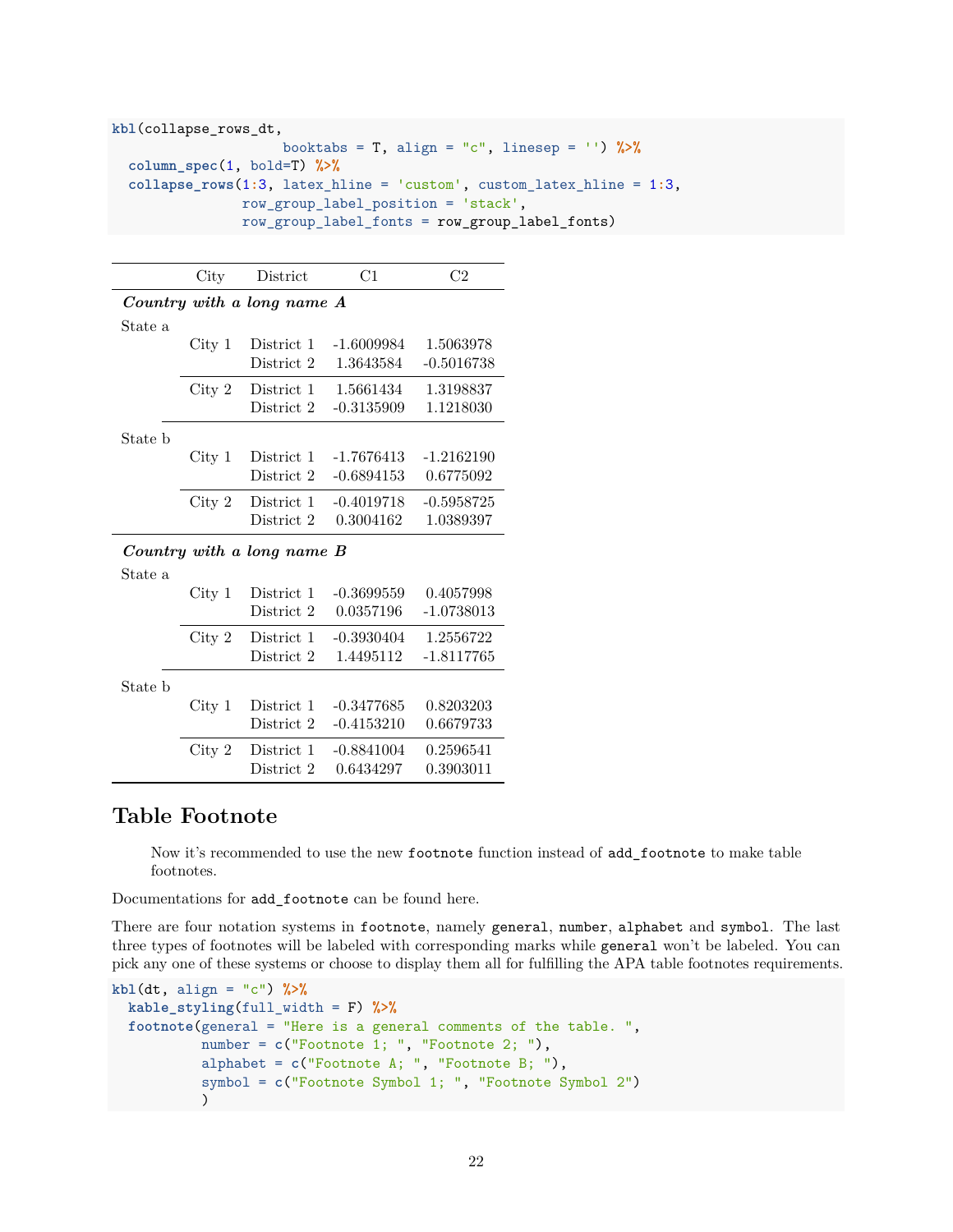|                   | mpg  | cyl | disp | hp  | drat | wt    |
|-------------------|------|-----|------|-----|------|-------|
| Mazda RX4         | 21.0 | 6   | 160  | 110 | 3.90 | 2.620 |
| Mazda RX4 Wag     | 21.0 | 6   | 160  | 110 | 3.90 | 2.875 |
| Datsun 710        | 22.8 | 4   | 108  | 93  | 3.85 | 2.320 |
| Hornet 4 Drive    | 21.4 | 6   | 258  | 110 | 3.08 | 3.215 |
| Hornet Sportabout | 18.7 | 8   | 360  | 175 | 3.15 | 3.440 |

*Note:*

Here is a general comments of the table.

- $<sup>1</sup>$  Footnote 1;</sup>
- <sup>2</sup> Footnote 2;
- <sup>a</sup> Footnote A;
- <sup>b</sup> Footnote B;
- \* Footnote Symbol 1;
- † Footnote Symbol 2

You can also specify title for each category by using the \*\*\*\_title arguments. Default value for general\_title is "Note:" and "" for the rest three. You can also change the order using footnote\_order. You can even display footnote as chunk texts (default is as a list) using footnote\_as\_chunk. The font format of the titles are controlled by title\_format with options including "italic" (default), "bold" and "underline".

```
kbl(dt, align = "c", booktabs = T) %>%
  footnote(general = "Here is a general comments of the table. ",
           number = c("Footnote 1; ", "Footnote 2; "),
           alphabet = c("Footnote A; ", "Footnote B; "),
           symbol = c("Footnote Symbol 1; ", "Footnote Symbol 2"),
           general_title = "General: ", number_title = "Type I: ",
           alphabet_title = "Type II: ", symbol_title = "Type III: ",
           footnote_as_chunk = T, title_format = c("italic", "underline")
           )
```

|                   | $mp$ g |   | cyl disp hp drat |         |      | wt     |
|-------------------|--------|---|------------------|---------|------|--------|
| Mazda RX4         | 21.0   | 6 |                  | 160 110 | 3.90 | 2.620  |
| Mazda RX4 Wag     | 21.0   | 6 | 160              | 110     | 3.90 | 2.875  |
| Datsun 710        | 22.8   | 4 | 108              | 93      | 3.85 | 2.320  |
| Hornet 4 Drive    | 21.4   | 6 | 258              | 110     | 3.08 | 3.215  |
| Hornet Sportabout | 18.7   | 8 | 360              | 175     | 3.15 | -3.440 |

*General:* Here is a general comments of the table.

*Type I:* <sup>1</sup> Footnote 1; <sup>2</sup> Footnote 2;

*Type II:* a Footnote A; b Footnote B;

*Type III:* \* Footnote Symbol 1; † Footnote Symbol 2

If you need to add footnote marks in a table, you need to do it manually (no fancy) using footnote\_marker\_\*\*\*(). Remember that similar with cell\_spec, you need to tell this function whether you want it to do it in HTML (default) or LaTeX. You can set it for all using the knitr.table.format global option. Also, if you have ever used footnote\_marker\_\*\*\*(), you need to put escape = F in your kable function to avoid escaping of special characters. Note that if you want to use these footnote marker functions in kableExtra functions like pack rows (for the row label) or add header above, you need to set double\_escape =  $T$  and escape =  $F$  in those functions. I'm trying to find other ways around. Please let me know if you have a good idea and are willing to contribute.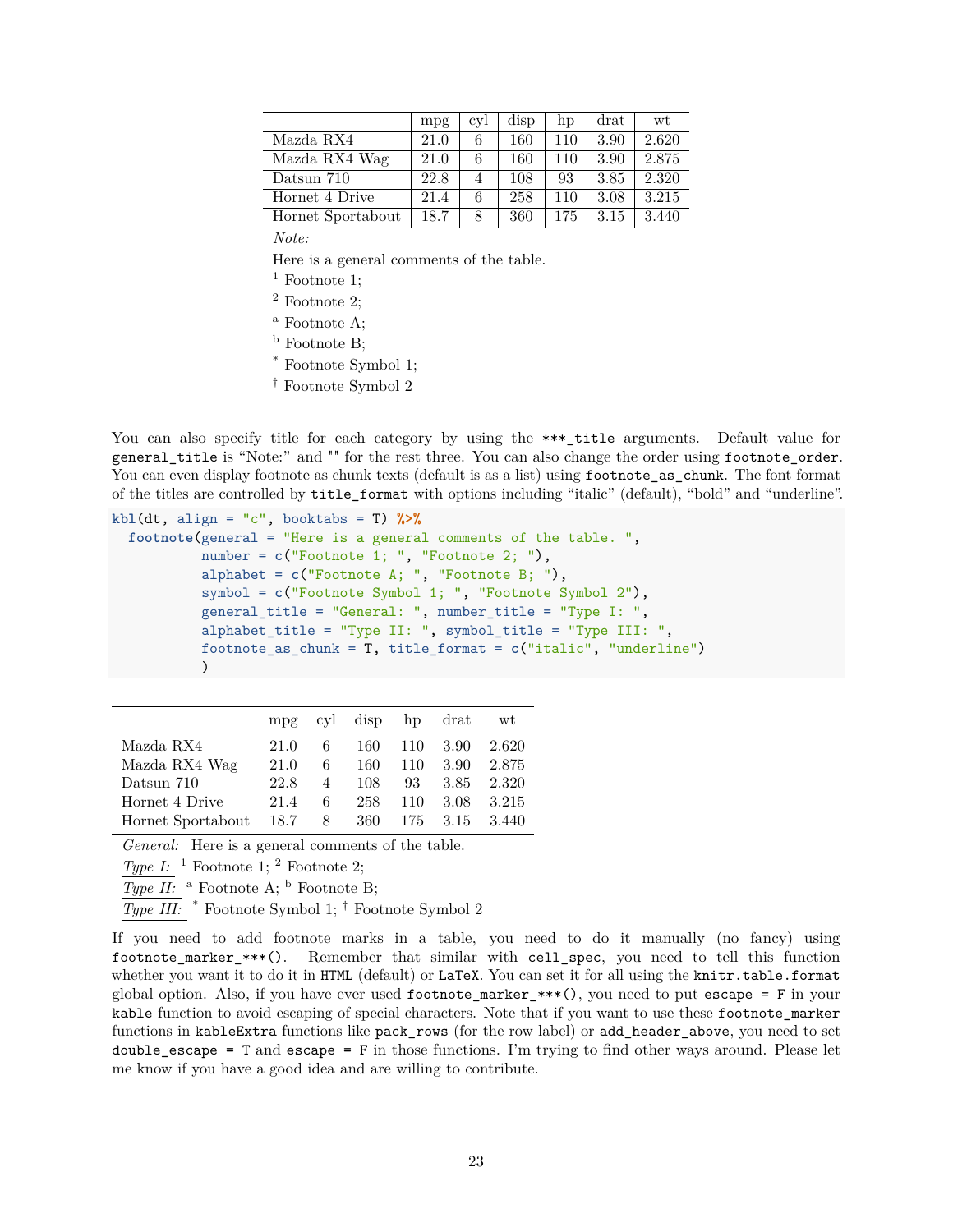Table 4: s

|                   |      |   | mpg cyl disp hp drat |     |      | wt    |
|-------------------|------|---|----------------------|-----|------|-------|
| Mazda RX4         | 21.0 | 6 | 160                  | 110 | 3.90 | 2.620 |
| Mazda RX4 Wag     | 21.0 | 6 | 160                  | 110 | 3.90 | 2.875 |
| Datsun 710        | 22.8 | 4 | 108                  | 93  | 3.85 | 2.320 |
| Hornet 4 Drive    | 21.4 | 6 | 258                  | 110 | 3.08 | 3.215 |
| Hornet Sportabout | 18.7 | 8 | 360                  | 175 | 3.15 | 3.440 |

*Note:*

Here is a very very very very very very very very very very very very very very very very very very very very long footnote

```
dt_footnote <- dt
names(dt_footnote)[2] <- paste0(names(dt_footnote)[2],
                                # That "latex" can be eliminated if defined in global
                                footnote_marker_symbol(1, "latex"))
row.names(dt_footnote)[4] <- paste0(row.names(dt_footnote)[4],
                                footnote_marker_alphabet(1))
kbl(dt_footnote, align = "c", booktabs = T,
      # Remember this escape = F
     escape = F) %>%
  footnote(alphabet = "Footnote A; ",
           symbol = "Footnote Symbol 1; ",
           alphabet_title = "Type II: ", symbol_title = "Type III: ",
           footnote_as_chunk = T)
```

|                                                                          | mpg  | $\mathrm{cyl}^*$ |     |     | disp hp drat | wt    |
|--------------------------------------------------------------------------|------|------------------|-----|-----|--------------|-------|
| Mazda RX4                                                                | 21.0 | 6                | 160 | 110 | - 3.90       | 2.620 |
| Mazda RX4 Wag                                                            | 21.0 | 6                | 160 | 110 | 3.90         | 2.875 |
| Datsun 710                                                               | 22.8 | 4                | 108 | 93  | 3.85         | 2.320 |
| Hornet 4 Drive $\langle \text{sup}\rangle$ a $\langle \text{sup}\rangle$ | 21.4 | 6                | 258 | 110 | 3.08         | 3.215 |
| Hornet Sportabout                                                        | 18.7 | 8                | 360 | 175 | 3.15         | 3.440 |

*Type II:* a Footnote A;

*Type III:* \* Footnote Symbol 1;

If your table footnote is very long, please consider to put your table in a ThreePartTable frame. Note that, in kableExtra version  $\leq 0.7.0$ , we were using threeparttable but since kableExtra 0.8.0, we start to use ThreePartTable from threeparttablex instead. ThreePartTable supports both the longtable and tabu environments.

**kbl**(dt, align = "c", booktabs = T, caption = "s") **%>% footnote**(general = "Here is a very very very very very very very very very very very very very very very threeparttable = T)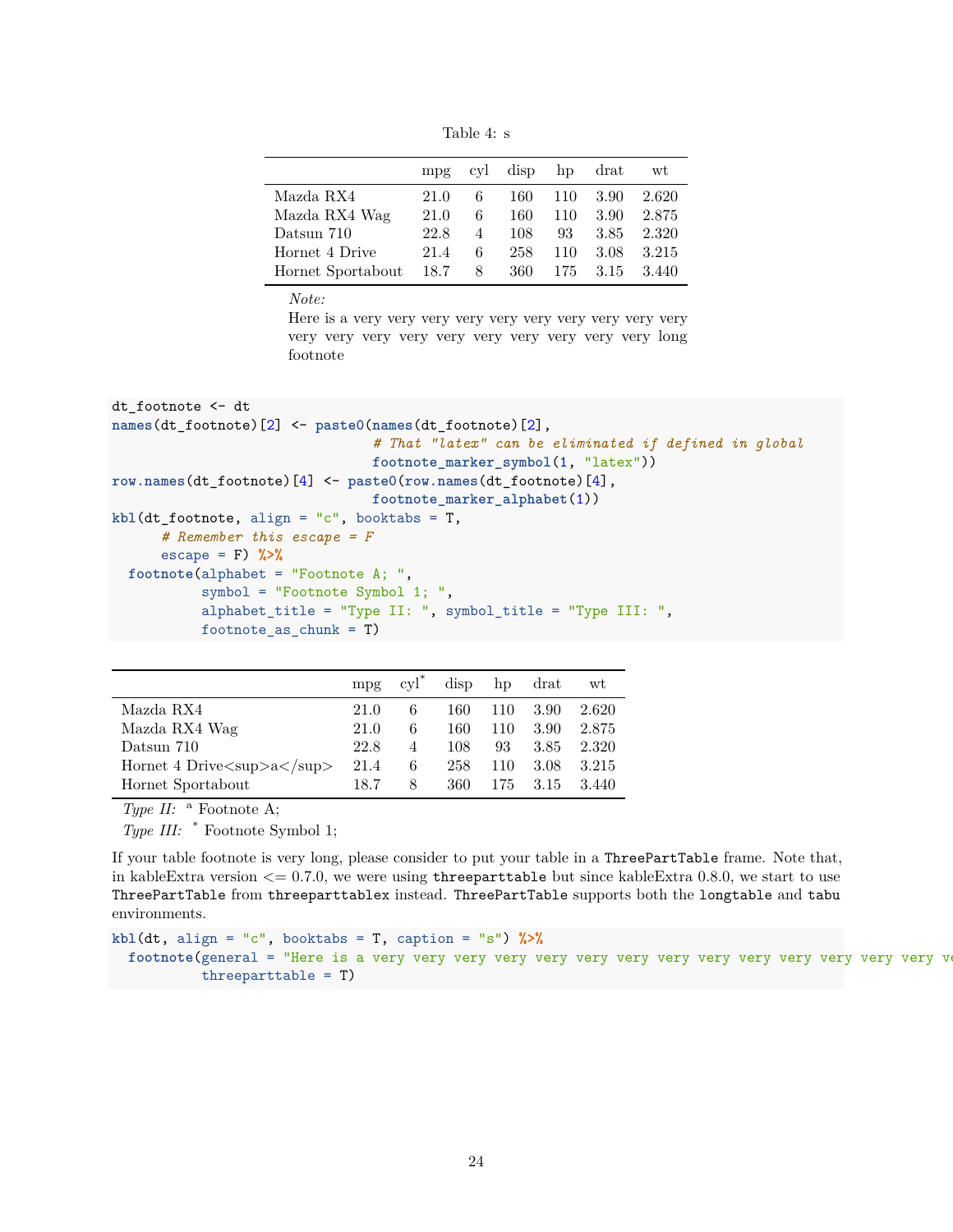# <span id="page-24-0"></span>**LaTeX Only Features**

## <span id="page-24-1"></span>**Linebreak processor**

Unlike in HTML, where you can use  $\text{str} >$  at any time, in LaTeX, it's actually quite difficult to make a linebreak in a table. Therefore I created the linebreak function to facilitate this process. Please see the [Best Practice for Newline in LaTeX Table](http://haozhu233.github.io/kableExtra/best_practice_for_newline_in_latex_table.pdf) for details.

```
dt_lb <- data.frame(
 Item = c("Hello\nWorld", "This\nis a cat"),
  Value = c(10, 100)
)
dt_lb$Item = linebreak(dt_lb$Item)
# Or you can use
# dt_lb <- dt_lb %>%
# mutate_all(linebreak)
dt_lb %>%
 kb1(booktabs = T, escape = F,col.names = linebreak(c("Item\n(Name)", "Value\n(Number)"), align = "c"))
```

| <b>Item</b><br>(Name) | Value<br>(Number) |  |  |
|-----------------------|-------------------|--|--|
| Hello<br>World        | 10                |  |  |
| This<br>is a cat      | 100               |  |  |

At the same time, since kableExtra 0.8.0, all kableExtra functions that have some contents input (such as footnote or pack\_rows) will automatically convert \n to linebreaks for you in both LaTeX and HTML.

# <span id="page-24-2"></span>**Table on a Landscape Page**

Sometimes when we have a wide table, we want it to sit on a designated landscape page. The new function landscape() can help you on that. Unlike other functions, this little function only serves LaTeX and doesn't have a HTML side.

```
kbl(dt, caption = "Demo Table (Landscape)[note]", booktabs = T) %>%
  kable_styling(latex_options = c("hold_position")) %>%
  add_header_above(c(" ", "Group 1[note]" = 3, "Group 2[note]" = 3)) %>%
  add_footnote(c("This table is from mtcars",
                 "Group 1 contains mpg, cyl and disp",
                 "Group 2 contains hp, drat and wt"),
              notation = "symbol") %>%
  pack_rows("Group 1", 4, 5) %>%
  landscape()
```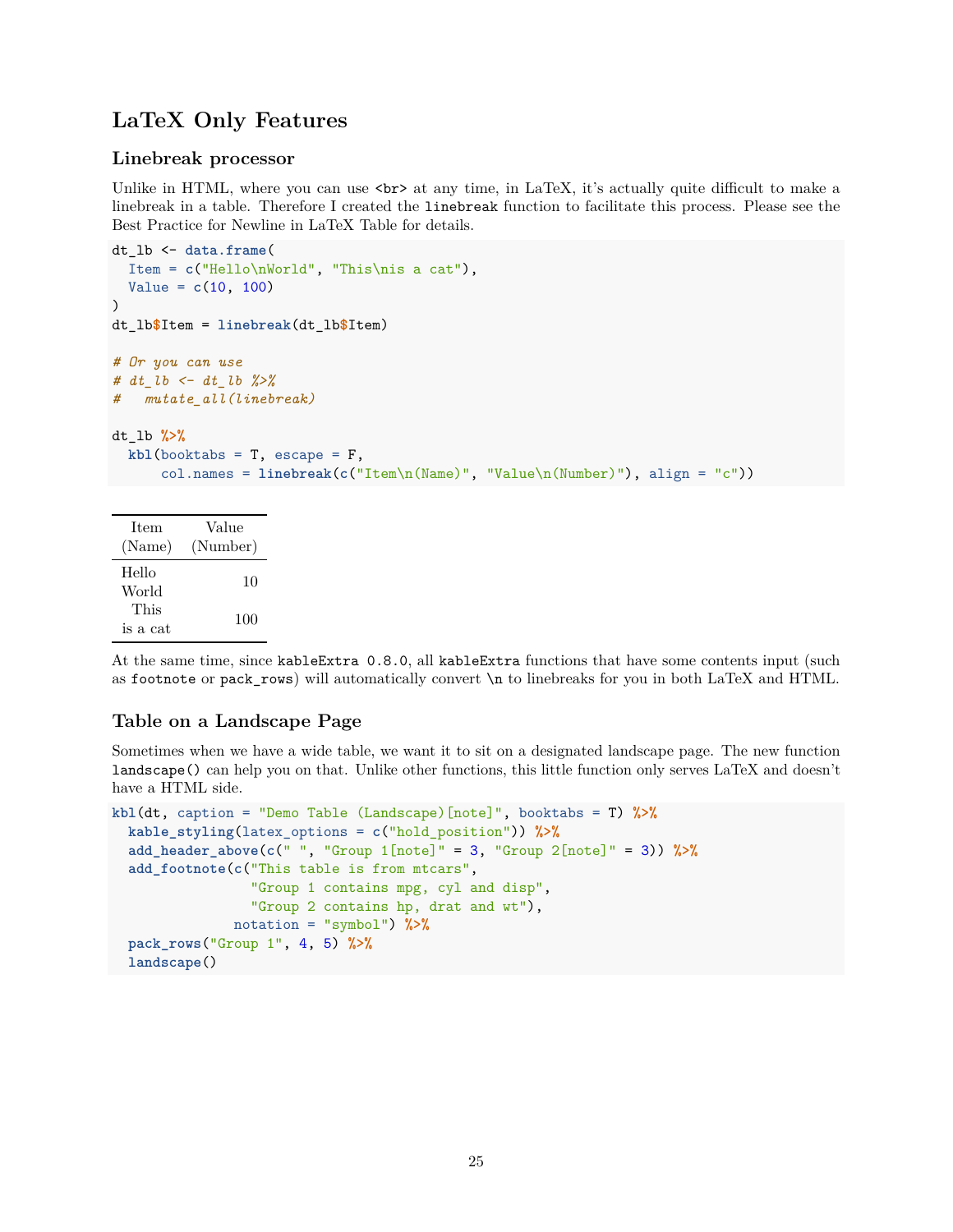Table 5: Demo Table (Landscape)\*

|                   | Group $1^{\dagger}$ |     |      | Group $2^{\ddagger}$ |      |       |
|-------------------|---------------------|-----|------|----------------------|------|-------|
|                   | mpg                 | cyl | disp | hp                   | drat | wt    |
| Mazda RX4         | 21.0                | 6   | 160  | 110                  | 3.90 | 2.620 |
| Mazda RX4 Wag     | 21.0                | 6   | 160  | 110                  | 3.90 | 2.875 |
| Datsun 710        | 22.8                | 4   | 108  | 93                   | 3.85 | 2.320 |
| Group 1           |                     |     |      |                      |      |       |
| Hornet 4 Drive    | 21.4                | 6   | 258  | 110                  | 3.08 | 3.215 |
| Hornet Sportabout | 18.7                | 8   | 360  | 175                  | 3.15 | 3.440 |

\* This table is from mtcars

† Group 1 contains mpg, cyl and disp

‡ Group 2 contains hp, drat and wt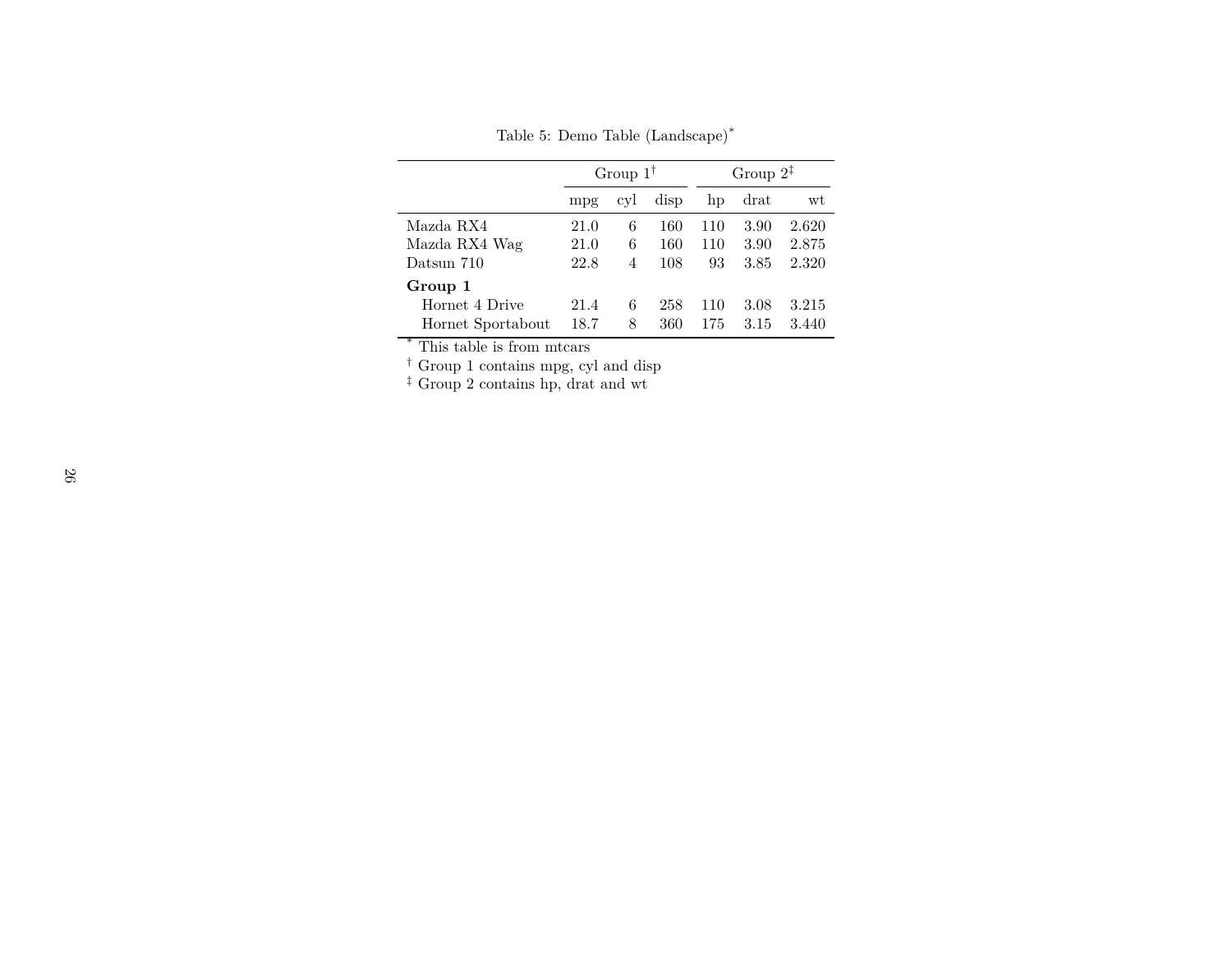# <span id="page-26-0"></span>**Decimal Alignment**

Decimal alignment has been a requested feature by many LaTeX users. However, since the syntax for either siunitx or dcolumn are a little different, it is sort of difficult to integrate them into the pipeline of this package without breaking other features. If you need this feature, Brandon Bertelsen (@1beb) provided a very nice solution on github [\(https://github.com/haozhu233/kableExtra/issues/174,](https://github.com/haozhu233/kableExtra/issues/174) thanks). Here is a working example.

In the header-includes section of the yaml header, include the following settings. If you need different rounding options, you can make changes here.

```
\usepackage{siunitx}
\newcolumntype{d}{S[table-format=3.2]}
```
For your table, you need to modify the column names and use d to as the align options.

```
# not evaluated
k <- mtcars[1:10,1:5]
names(k) <- paste("{", names(k), "}")
kableExtra::kable(
    k, "latex", booktabs = TRUE, longtable = TRUE,
     align = c("l", rep("d", 4)), linesep = "", escape = FALSE) %>%
 kable_styling(full_width=FALSE)
```
# <span id="page-26-1"></span>**Use LaTeX table in HTML or Word**

If you want to save a LaTeX table to a image, you may consider using save\_kable(). We also provide an as\_image() function as a convenience wrapper for save\_kable(). It will save the image to a temp location. Note that this feature requires you to have [magick](https://github.com/ropensci/magick) installed (install.packages("magick")). Also, if you are planning to use it on Windows, you need to install [Ghostscript.](https://www.ghostscript.com/) This feature may not work if you are using tinytex. If you are using tinytex, please consider using other alternatives to this function.

*# Not evaluated.*

```
# The code below will automatically include the image in the rmarkdown document
kb1(dt, booktabs = T) %>%
  column_spec(1, bold = T) %>%
  as_image()
# If you want to save the image locally, just provide a name
kb1(dt, booktabs = T) %>%
  column\_spec(1, bold = T) %>%
  save_kable("my_latex_table.png")
```
# <span id="page-26-2"></span>**From other packages**

Since the structure of kable is relatively simple, it shouldn't be too difficult to convert HTML or LaTeX tables generated by other packages to a kable object and then use kableExtra to modify the outputs. If you are a package author, feel free to reach out to me and we can collaborate.

#### <span id="page-26-3"></span>**tables**

The latest version of [tables](https://CRAN.R-project.org/package=tables) comes with a toKable() function, which is compatiable with functions in kableExtra  $(>=0.9.0)$ .